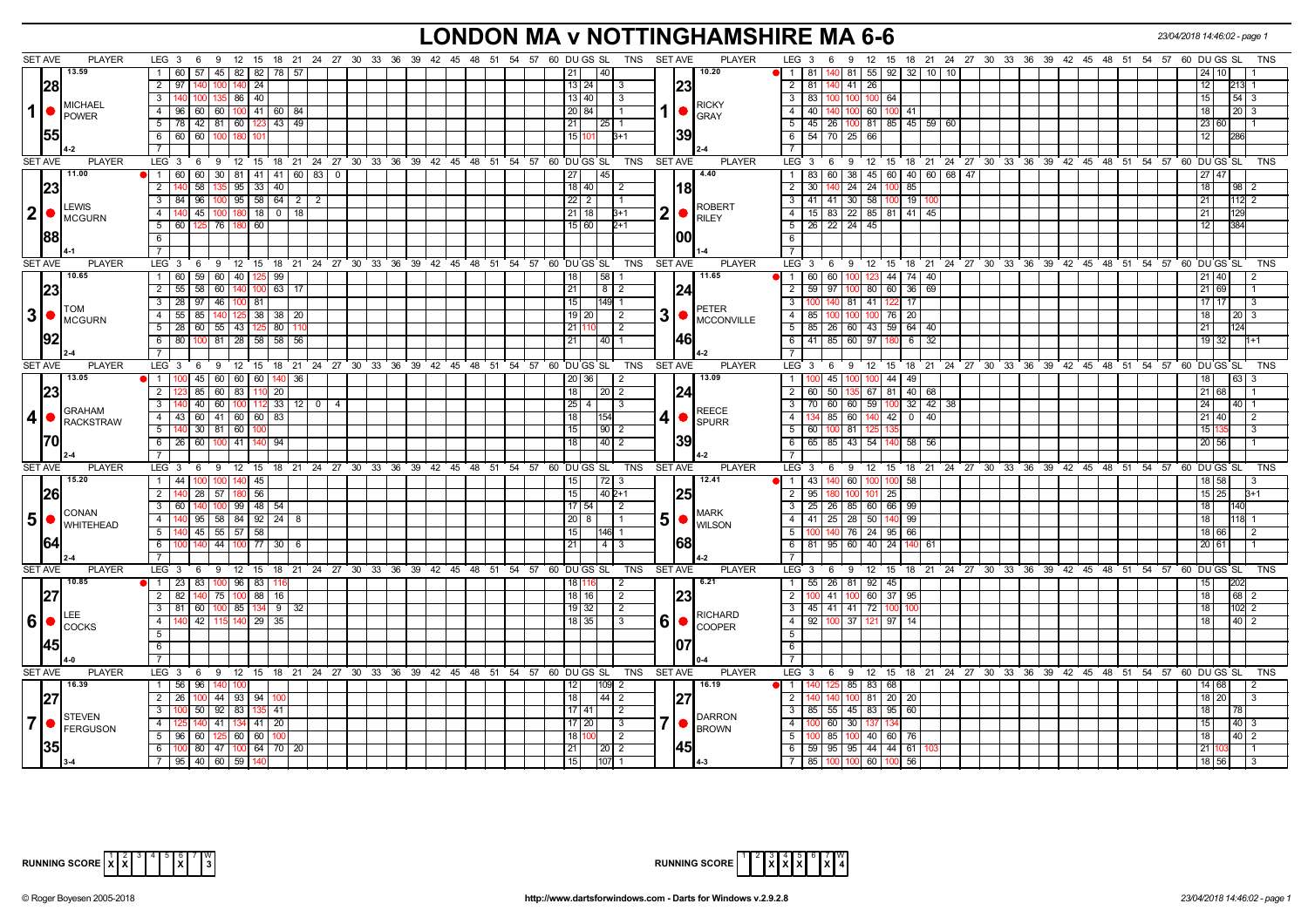# **LONDON MA v NOTTINGHAMSHIRE MA 6-6** *23/04/2018 14:46:11 - page 2*

| <b>SET AVE</b> | <b>PLAYER</b>                 | LEG 3<br>9<br>- 6                                       |                                     |                         | 12 15 18 21 24 27 30 33 36 39 42 45 48 51 54 57 60 DUGS SL<br>TNS<br>SET AVE<br><b>PLAYER</b>  | LEG 3<br>12 15 18 21 24 27 30 33 36 39 42 45 48 51<br>60 DU GS SL<br>TNS<br>54 57<br>6<br>-9                                                                |
|----------------|-------------------------------|---------------------------------------------------------|-------------------------------------|-------------------------|------------------------------------------------------------------------------------------------|-------------------------------------------------------------------------------------------------------------------------------------------------------------|
|                | 12.68                         | $55 \mid 85 \mid 43 \mid$<br>11<br>60 60                | $140$ 58                            |                         | 15.78<br>21 58                                                                                 | 59 28 60 20<br>$202+1$                                                                                                                                      |
|                | 26                            | 100 60 95 21 20 20<br><sup>2</sup><br>45                |                                     |                         | <b>26</b><br>23 20 <br>2                                                                       | 2 I<br>$46 \mid 8 \mid$<br>$2 \mid 2$<br>81<br>l 97<br> 24 <br>121<br>$0$   6                                                                               |
|                |                               | 85 100 60<br>3<br>47<br>-81                             |                                     |                         | 18<br>20   2                                                                                   | $\mathbf{3}$<br>42<br>96 83 92 48<br>l 17   48                                                                                                              |
| 8              | <b>TONY</b><br><b>I</b> HAMIT | 81   60<br>4 <sup>1</sup>                               |                                     |                         | <b>MARC</b><br>8 <sup>1</sup><br>12<br>120 2<br><b>DEWSBURY</b>                                | $\overline{4}$<br>12 <sup>2</sup><br>13 <sup>1</sup>                                                                                                        |
|                |                               | 140 60 60 81 100<br>5  <br>60                           |                                     |                         | 17 60 <br>$\overline{2}$                                                                       | 48 22 58 58 66<br>5<br>249                                                                                                                                  |
|                |                               | $100$ 80 60<br>6 81                                     |                                     |                         | 98 <br>12<br>180                                                                               | $99$ 32<br>6<br>96<br>13 32 <br>140                                                                                                                         |
|                |                               | 83<br>59 80 60                                          | 79 I 40                             |                         | 19 40                                                                                          | $96 \mid 57$<br>80 22 94<br>$52$ 1<br>$\overline{7}$<br>18                                                                                                  |
| <b>SET AVE</b> | <b>PLAYER</b>                 | LEG <sub>3</sub><br>9<br>12<br>6<br>15                  |                                     |                         | <b>SET AVE</b><br>18 21 24 27 30 33 36 39 42 45 48 51 54 57 60 DUGS SL<br>TNS<br><b>PLAYER</b> | $LEG^3$ 3<br>60 DU GS SL<br>12 15 18 21 24 27 30 33 36 39 42 45 48 51 54 57<br>6<br><b>TNS</b><br>9                                                         |
|                | 11.77                         | 60<br>38<br>1 <sup>1</sup><br>41<br>60                  |                                     |                         | 12.90<br> 38                                                                                   | 85<br>$55 \overline{\smash{)}\ 26}$<br>$65$ 2<br>40<br>100                                                                                                  |
| 24             |                               | $\overline{2}$<br>59<br>57<br>79<br>59                  | 2<br>- 5                            |                         | 23 <br>$23 \mid 2$                                                                             | 20 <sup>1</sup> 3<br>2<br>41<br>60<br>20                                                                                                                    |
|                | <b>TOMMY</b>                  | 99<br>$3^{\circ}$<br>42<br>100                          | $40 \mid 20$                        |                         | $19$   20<br>3<br><b>PAUL</b>                                                                  | 76 21<br>43<br>$18$ 2<br>$\mathbf{3}$<br>60<br>43<br>l 21                                                                                                   |
| 9              | SANWELL                       | 35<br>58<br>92<br>60<br>4 I<br>100<br>100 I             |                                     |                         | 9 <sup>1</sup><br>18<br>56 <br>$\overline{2}$<br><b>E</b> HARVEY                               | 43<br>$8 \mid 30$<br>$\overline{4}$                                                                                                                         |
|                |                               | 55<br>58<br>5 <sup>5</sup><br>58<br>60                  | $70$ 35<br>30                       |                         | 22 30                                                                                          | $45 \mid 47$<br>$ 00 $ 58<br>5 <sup>5</sup><br>40 <sub>1</sub><br>45<br>40   66<br>  24<br>60                                                               |
|                |                               | 6                                                       |                                     |                         | 62                                                                                             | 6                                                                                                                                                           |
|                |                               |                                                         |                                     |                         |                                                                                                |                                                                                                                                                             |
| <b>SET AVE</b> | <b>PLAYER</b>                 | LEG 3<br>9<br>12<br>15<br>- 6                           | 24 27 30 33<br>18 21                | 36 39<br>42 45 48       | SET AVE<br>TNS<br><b>PLAYER</b><br>54<br>57 60 DU GS SL<br>51                                  | LEG 3<br>24 27 30 33 36<br>39 42 45 48 51<br>54 57<br>60 DU GS SL<br>TNS<br>- 9<br>12 15<br>18 21<br>- 6                                                    |
|                | 13.88                         | 40<br>43<br>99<br>60                                    | 15                                  |                         | 7.61<br>10 <sub>l</sub><br>21                                                                  | 60<br>60<br>78<br>48<br>55                                                                                                                                  |
|                | 25                            | 25 47 180 56<br>$\overline{2}$<br>96<br>97              |                                     |                         | 7756<br> 21<br>$11+1$                                                                          | $\overline{2}$<br>85   24   43   60   81   38<br>18                                                                                                         |
|                | DANNY                         | 24<br>123 100 36 60 81<br>3 I<br>45                     |                                     |                         | 21<br>32 <br>$\overline{2}$<br><b>ROGER</b>                                                    | 45 100 53<br>$\mathbf{3}$<br>30 l<br>85<br>48<br>  21   48                                                                                                  |
| hd∙            | FAULKNER                      | 40<br>90<br>$\overline{4}$                              |                                     |                         | I di ●<br>13   40<br>$\overline{\mathbf{3}}$<br>DERNIE                                         | $\overline{4}$<br>26 26 84<br>256<br>-9<br>15                                                                                                               |
|                |                               | 5 60 81                                                 | 83   45   45   95   52   35   0   5 |                         | $\vert 29 \vert 5 \vert$                                                                       | 5<br>60 60 41 60 121 83 24 38 10<br>27<br>$4 \mid 1$                                                                                                        |
|                |                               | 60 46 85 55<br>6 I<br>99<br>1001                        |                                     |                         | 25<br>18<br>56                                                                                 | 60 83 85 95 58<br>6<br><b>20</b><br>  19   20  <br>100 I                                                                                                    |
|                |                               | 83<br>98<br>40                                          |                                     |                         | 15 40<br>$D+1$                                                                                 | $\overline{7}$<br>68<br>41<br>251<br>60<br>-81<br>12                                                                                                        |
| <b>SET AVE</b> | <b>PLAYER</b>                 | LEG <sub>3</sub><br>15<br>18<br>-9<br>12<br>6           | $^{\circ}$ 24<br>21                 | 27 30 33 36 39 42 45 48 | TNS<br><b>SET AVE</b><br>54 57<br>60 DU GS SL<br><b>PLAYER</b><br>51                           | 24 27 30 33 36 39 42 45 48 51<br>60 DU GS SL<br>LEG <sup>'</sup><br>$18 \quad 21$<br>54.57<br><b>TNS</b><br>$12 \overline{ }$<br>15<br>-3<br>-6<br><b>g</b> |
|                | 10.29                         | 59<br>100 97<br>55                                      | $65$ $0$<br>25                      |                         | 24 25 <br>15.07                                                                                | 41 65 26 30<br>$125$ 22<br>60 I<br>l 24 l                                                                                                                   |
| 23             |                               | 2 60<br>81<br>59<br>30 <sup>2</sup><br>  60  <br>60 l   | 79                                  |                         | 24 <br>21<br>72                                                                                | 40 52<br>2<br>52<br>191<br>45<br>12<br>l 3                                                                                                                  |
|                | <b>MICHAEL</b>                | 58 41 40 63 39 13 27<br>3 60                            |                                     |                         | 24<br> 60 <br><b>ANDY</b>                                                                      | 60   83   60   59   41   94   88   12   4<br>3 <sup>1</sup><br>l 25 l                                                                                       |
| 11             | <b>ARTISS</b>                 | 59<br>58<br>4<br>100                                    | 44   40                             |                         | 1<br>21   40  <br>3<br>MCCRACKEN                                                               | 60 29 60 60<br>$\overline{4}$<br>$\overline{18}$<br>$52$ 2                                                                                                  |
|                |                               | 85<br>$40 \mid 80$<br>96<br>5 <sub>1</sub><br>83<br>-77 |                                     |                         | 18<br>40                                                                                       | $10^{27}$<br>5 <sup>1</sup><br>41<br>50<br>99<br>- 9                                                                                                        |
| 104            |                               | 40<br>$59$ 59   94<br>6                                 |                                     |                         | 1341<br>18<br>-2                                                                               | $96$ 99<br>100 81 85<br>$40$ 1<br>6<br>15 <sup>1</sup>                                                                                                      |
|                |                               | 95<br>58<br>80<br>41                                    |                                     |                         | 15<br>87                                                                                       | 60<br>59<br>80<br>l 18 l<br>- 3                                                                                                                             |
| <b>SET AVE</b> | <b>PLAYER</b>                 | LEG 3<br>9<br>12<br>15<br>6                             |                                     |                         | 18 21 24 27 30 33 36 39 42 45 48 51 54 57 60 DUGS SL<br>TNS<br><b>SET AVE</b><br><b>PLAYER</b> | 18 21 24 27 30 33 36 39 42 45 48 51 54 57 60 DUGS SL<br><b>LEG</b><br>-3<br>9<br>12<br>15<br><b>TNS</b><br>6                                                |
|                | 13.74                         | 1 85<br>84<br>42 <sub>1</sub><br>$140$ 43 91 0          |                                     |                         | 13.85<br>21<br>  16                                                                            | 44 96 97 60<br>44<br>60<br>l 20 l                                                                                                                           |
|                | 28                            | 46 81 88 26<br><sup>2</sup><br>100                      |                                     |                         | 18<br><b>26</b><br>$\vert 20 \vert 2$                                                          | $\overline{2}$<br>100 60<br>$0 \mid 36$<br>20 36<br>$\overline{4}$<br>100                                                                                   |
|                | <b>WAYNE</b>                  | 42 97<br>86<br>3 I<br>95<br>41                          |                                     |                         | 18 86<br><b>ADEN</b>                                                                           | 3 I<br>38<br>90   41<br>15<br>$92$   2                                                                                                                      |
| 12             | BROWN                         | -87 I<br>$\mathbf{0}$<br>4                              |                                     |                         | $12 \bullet \vert_{\text{KIRK}}^{\text{AUEN}}$<br>15 <sup>15</sup><br>40 3                     | 59<br>$90$ 52<br>$\overline{4}$<br>  17   52                                                                                                                |
|                |                               | $100$ 71 50<br>5  <br>140                               |                                     |                         | $14$ 50<br>3                                                                                   | 56 44 97 68<br>$5 \vert$<br>236<br>12                                                                                                                       |
|                | 1021                          | 6 81 30 94 100 89 91                                    |                                     |                         | IOOI<br>18 <sup>1</sup><br> 16 1                                                               | 100 43 44 54 20<br>6<br>19 20<br>- 3<br>100 I                                                                                                               |
|                |                               |                                                         |                                     |                         |                                                                                                | $\overline{7}$                                                                                                                                              |

| OP:<br>Michael Dower 28 EE<br>- - د - د - د                                       | Darron Brown 27.45<br>IOP:                                 |
|-----------------------------------------------------------------------------------|------------------------------------------------------------|
| 1   12   W<br><b>RUNNING SCORE  </b><br>.<br>$\mathbf{v}$<br>'XIX.<br>.<br>.<br>. | 10 11 12 W<br><b>RUNNING SCORE</b><br>IXIXI<br>.<br>.<br>. |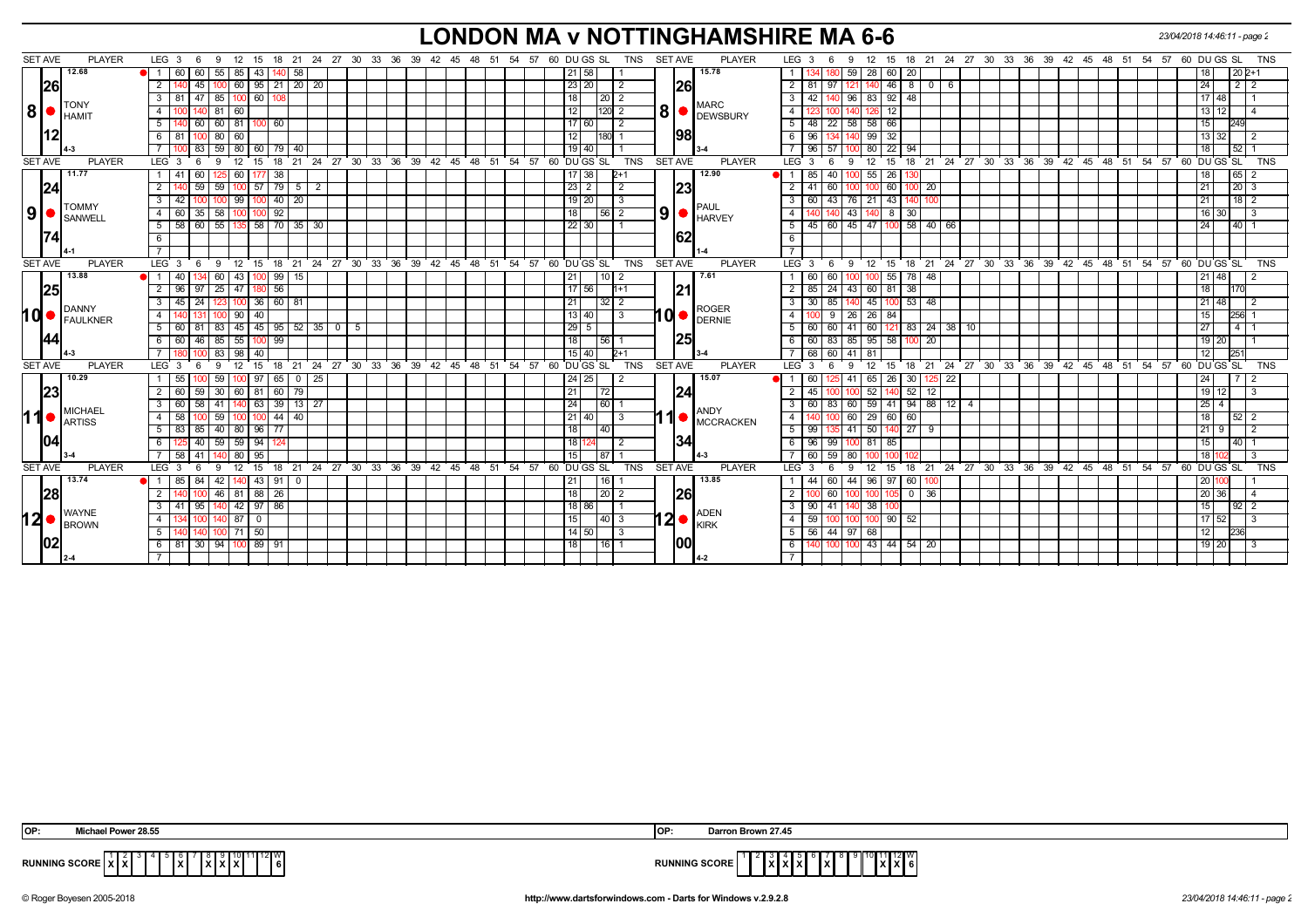### **LONDON MA v NOTTINGHAMSHIRE MA 6-6** *23/04/2018 14:46:18 - page 3*

### **LONDON MA**

### **NOTTINGHAMSHIRE MA**

| <b>PLAYER</b>           | _WON | <b>LOST</b> | <b>AVE</b>     | <b>TAVE</b> | <b>PTS</b> | <b>DRTS</b> | <b>TON</b> | TON+ | 180 | <b>TONS</b> | <b>IPLAYER</b>        | W/L | <b>ILWON</b> | <b>LOST</b> | <b>AVE</b> | <b>TAVE</b> | <b>PTS</b> | <b>DRTS</b> | <b>TON</b> | <b>TON+</b> | 180 | <b>TONS</b> |
|-------------------------|------|-------------|----------------|-------------|------------|-------------|------------|------|-----|-------------|-----------------------|-----|--------------|-------------|------------|-------------|------------|-------------|------------|-------------|-----|-------------|
| Michael Power           |      |             | 28.55          | 13.59       | 2941       | 103         |            |      |     | $11+$       | Ricky Gray            |     |              |             | 23.39      | 10.20       | 2433       | 104         |            |             |     |             |
| Lewis McGurn            |      |             | 23.88          | 11.00       | 2460       | 103         |            |      |     | 8+2         | Robert Rilev          |     |              |             | 18.00      | 4.40        | 1782       | 99          |            |             |     |             |
| Tom McGurn              |      |             | 23.92          | 10.65       | 2751       | 115         |            |      |     |             | Peter McConville      |     |              |             | 24.46      | 11.65       | 2862       | 117         |            |             |     | $10+1$      |
| <b>Graham Rackstraw</b> |      |             | 23.70          | 13.05       | 2702       | 114         |            |      |     |             | <b>Reece Spurr</b>    |     |              |             | 24.39      | 13.09       | 2903       | 119         |            |             |     |             |
| Conan Whitehead         |      |             | 26.64          | 15.20       | 2744       | 103         |            |      |     | $12 +$      | Mark Wilson           |     |              |             | 25.68      | 12.41       | 2748       | 107         |            |             |     | $10+1$      |
| Lee Cocks               |      |             | 27.45          | 10.85       | 2004       | 75.         |            |      |     |             | <b>Richard Cooper</b> |     |              |             | 23.07      | 6.21        | 1592       | 69          |            |             |     |             |
| Steven Ferguson         |      |             | 27.35          | 16.39       | 3227       |             |            |      |     |             | Darron Brown          |     |              |             | 27.45      | 16.19       | 3349       | 122         |            |             |     |             |
| Tony Hamit              |      |             | 26.12          | 12.68       | 3187       | 122         |            |      |     |             | Marc Dewsbury         |     |              |             | 26.98      | 15.78       | 3184       | 118         |            |             |     | $12+1$      |
| <b>Tommy Sanwell</b>    |      |             | 24.74          | 11.77       | 2449       | 99          |            |      |     | $10+$       | <b>Paul Harvey</b>    |     |              |             | 23.62      | 12.90       | 2362       | 100         |            |             |     |             |
| Danny Faulkner          |      |             | 25.44          | 13.88       | 3409       | 134         |            |      |     | $11 + 2$    | Roger Dernie          |     |              |             | 21.25      | 7.61        | 2826       | 133         |            |             |     |             |
| <b>Michael Artiss</b>   |      |             | 23.04          | 10.29       | 3248       | 141         |            |      |     |             | Andy McCracken        |     |              |             | 24.34      | 15.07       | 3408       | 140         |            |             |     |             |
| <b>Wayne Brown</b>      |      |             | 28.02          | 13.74       | 2914       | 104         |            |      |     |             | Aden Kirk             |     |              |             | 26.00      | 13.85       | 2678       | 103         |            |             |     |             |
| <b>TOTALS</b>           |      |             | $25.6^{\circ}$ |             | 34036      | 1329        | 82         | 38   |     | 126+7       | <b>TOTALS</b>         | Ð   |              | 38          | 24.14      | 0.00        | 32127      | 1331        | 89         |             |     | $120 + 3$   |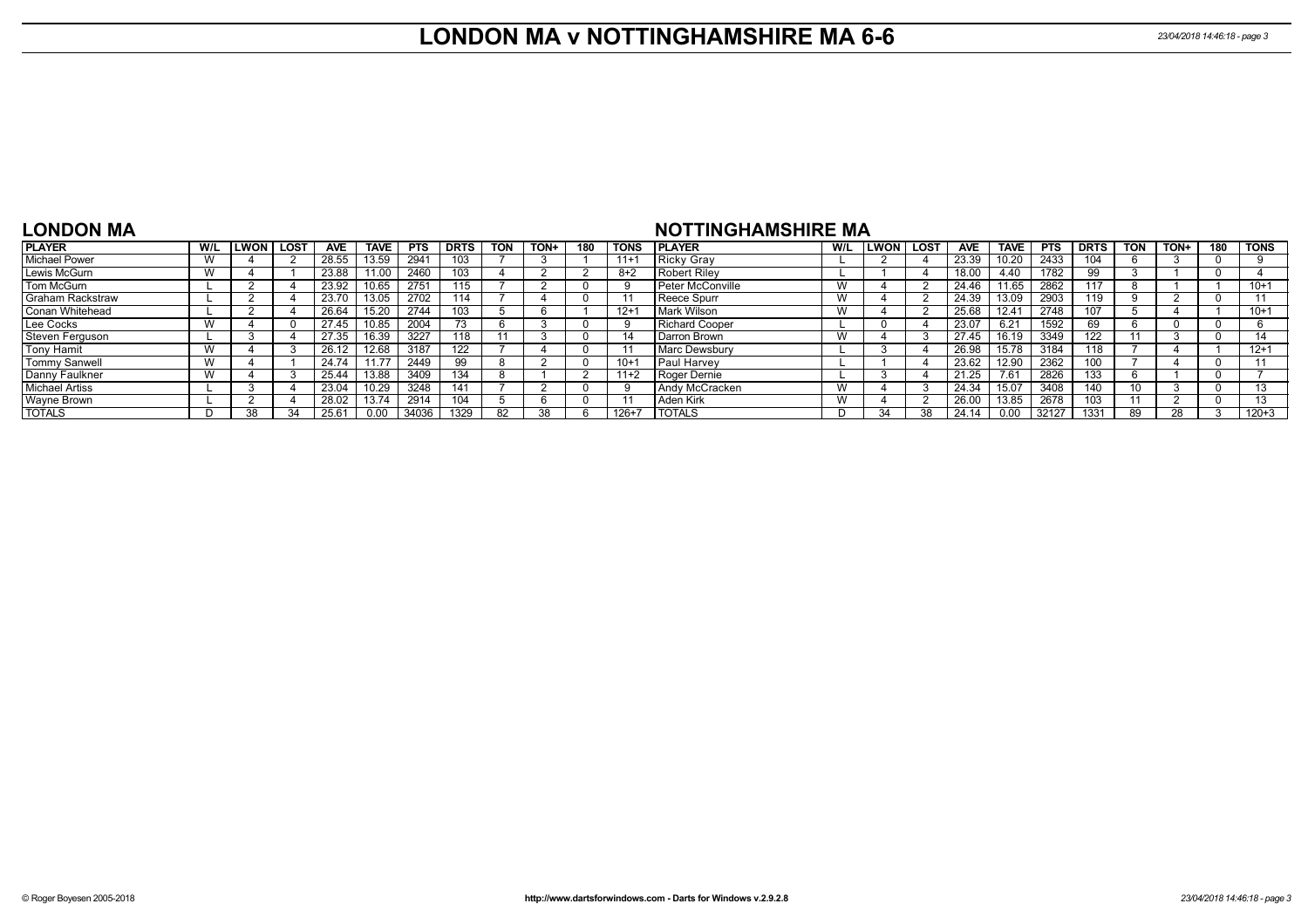## **LONDON WA v NOTTINGHAMSHIRE WA 2-4** *23/04/2018 14:45:44 - page 1*

| <b>SET AVE</b><br><b>PLAYER</b>          | LEG <sub>3</sub><br>-9<br>15                              | 27<br>18<br>-21<br>24           | 30 33 36 39 42 45 48 51 54 57 60 DU GS SL |                                  |            |                | <b>TNS</b>                                 | <b>SET AVE</b><br><b>PLAYER</b>                  | LEG <sub>3</sub>           | -9                 | 21<br>15<br>18          |                           |                               |                                                                       |       |          |                    | 24  27  30  33  36  39  42  45  48  51  54  57  60  DU GS  SL | <b>TNS</b>     |
|------------------------------------------|-----------------------------------------------------------|---------------------------------|-------------------------------------------|----------------------------------|------------|----------------|--------------------------------------------|--------------------------------------------------|----------------------------|--------------------|-------------------------|---------------------------|-------------------------------|-----------------------------------------------------------------------|-------|----------|--------------------|---------------------------------------------------------------|----------------|
| 3.53                                     | 60<br>-21<br>60                                           | 85<br>58<br>70                  | $\overline{2}$                            |                                  |            |                | $26 \mid 2$                                | 1.26                                             | 26                         | 60<br>26           | 26<br>85 I<br>26        | $\vert$ 26<br>$\sqrt{24}$ |                               |                                                                       |       |          |                    | 27                                                            | 161            |
| 119                                      | 45<br>60<br>$\overline{2}$<br>30 <sup>1</sup>             | $59 \mid 28 \mid$<br>38<br>- 20 |                                           |                                  |            |                | 25 20                                      | 114                                              | -41                        | 55<br>24           | $^{24}$<br>$45 \mid 57$ | 25                        |                               |                                                                       |       |          |                    | 24                                                            | 219            |
| CARLY<br>$\mathbf{1}$<br><b>TOWNSEND</b> | 85<br>$45$ 55 $45$<br>$3 \mid 26$                         | $60$   18<br>1321               | 35                                        |                                  |            |                | 26 35                                      | <b>NICOLA</b><br><b>MCNAMARA</b>                 | $3 \mid 57$                | $29 \mid 57$<br>57 | 29<br>$57 \mid 29$      | -41<br>126                |                               |                                                                       |       |          |                    | 27                                                            | 19             |
| 52                                       | $\overline{4}$                                            |                                 |                                           |                                  |            |                |                                            | 15                                               | $\overline{4}$             |                    |                         |                           |                               |                                                                       |       |          |                    |                                                               |                |
|                                          | 5                                                         |                                 |                                           |                                  |            |                |                                            |                                                  | 5                          |                    |                         |                           |                               |                                                                       |       |          |                    |                                                               |                |
| <b>SET AVE</b><br><b>PLAYER</b>          | LEG <sub>3</sub><br>15<br>9<br>$^{\circ}$ 12<br>-6        | $24$ 27<br>18<br>$^{\circ}$ 21  | 30 33 36 39 42 45 48 51 54 57             |                                  |            |                | 60 DUGS SL<br><b>TNS</b>                   | <b>SET AVE</b><br><b>PLAYER</b>                  | LEG 3                      | 12<br>9            | $\overline{15}$         | $18$ 21 24 27 30          |                               |                                                                       |       |          |                    | 33 36 39 42 45 48 51 54 57 60 DUGS SL                         | <b>TNS</b>     |
| 8.18                                     | 82   24                                                   | 26 I<br>10<br>$\overline{0}$    |                                           |                                  |            |                | 24<br>4 2+1                                | 9.68                                             | 36<br>-41                  | 13                 | 85<br>  81  <br>41      |                           |                               |                                                                       |       |          |                    | 241                                                           |                |
| 19                                       | $\overline{2}$<br>55<br>60<br>60 l<br>104                 | 23 39 46 14                     |                                           |                                  |            |                | 27 14 <br>$\overline{2}$                   | 21                                               | $2 \mid 54$<br>41          | 41<br>45 I         | 33<br>60 75 41          | l 77                      |                               |                                                                       |       |          |                    | 27                                                            | 34             |
| STEPH<br>$\mathbf{2}$<br>Istutley        | $3 \mid 85$<br>41                                         | 60   81   82   60   52   0   40 |                                           |                                  |            |                | 26 40                                      | JULIE<br>2 <sup>1</sup><br><b>PITCHFORD</b>      | $3 \mid 45$                | 85 22 85 41        | $100$ 55 36             |                           |                               |                                                                       |       |          |                    | 24                                                            | 32             |
| 160                                      | 45<br>$100$ 60<br>$\overline{4}$                          |                                 |                                           |                                  |            |                | 15<br> 96 3                                | 121                                              |                            | 28<br>140          | 97<br>36                |                           |                               |                                                                       |       |          |                    | 18<br>36                                                      | -3             |
|                                          | 60<br>45 60 60 44 30 25<br>5 46                           |                                 |                                           |                                  |            |                | 24<br>1131                                 | $3-2$                                            | $5 \mid 66$                | 100 57             | 44<br>- 6               |                           |                               |                                                                       |       |          |                    | $22 \mid 4$                                                   | 3              |
| <b>SET AVE</b><br><b>PLAYER</b>          | LEG <sub>3</sub><br>15<br>12<br>$\mathbf{q}$              | 21<br>24<br>27                  | 30<br>36<br>33                            | 39<br>42<br>45                   | 48<br>- 51 | 54<br>57<br>60 | DU GS SL<br><b>TNS</b>                     | <b>SET AVE</b><br><b>PLAYER</b>                  | LEG 3                      | 12<br>$\mathbf{Q}$ | 15<br>21<br>18          | 24<br>27                  | 30                            | 33 36 39 42 45 48 51                                                  |       |          | $54 \overline{57}$ | DU GS SL<br>60                                                | <b>TNS</b>     |
| 6.20                                     | 66<br>30<br>601'<br>100                                   | 45                              |                                           |                                  |            |                | 20 45 <br>-3                               | 4.35                                             | 85<br>-41                  | 22                 |                         |                           |                               |                                                                       |       |          |                    | 21                                                            | 112            |
| 18 <br><b>DEBS</b>                       | 60<br>2 60<br>60<br>45   120                              | $41$ 3<br>96                    | $0$ 0<br>$\overline{2}$<br>  12           | $\overline{2}$<br>$\overline{0}$ |            |                |                                            |                                                  | $2 \mid 26$<br>82          | 90<br>60           | 81 93 18<br>45          | 4 I                       | $\mathbf 0$<br>$\overline{0}$ | $\overline{\phantom{0}}$ 0 $\overline{\phantom{0}}$<br>$\overline{0}$ |       |          |                    | 39                                                            | $\overline{2}$ |
| 3<br><b>WATLING</b>                      | $3 \mid 26$<br>81 40<br>60<br>-81                         | 52<br>$45 \mid 76 \mid$         |                                           |                                  |            |                | 24<br> 40                                  | <b>JOANNE</b><br>31<br><b>OLDERSHAW</b>          | $3 \mid 41$<br>41          | 41<br>60 I         | $-44$<br>95<br>99       | $\boxed{26}$<br>54        |                               |                                                                       |       |          |                    | 27 54                                                         |                |
| 15                                       | 41<br>45 36 41<br>4 62                                    | 76<br>$100$ 60                  |                                           |                                  |            |                | 24<br> 40                                  | 84                                               | $4 \mid 36$<br>26          | 62<br>  45         | 95<br>83                | 54                        |                               |                                                                       |       |          |                    | $23 \overline{)54}$                                           |                |
|                                          | 26<br>55<br>-60 I<br>5   81<br>100                        | $\overline{35}$<br>96 I         |                                           |                                  |            |                | $\overline{148}$<br>21                     | $3-2$                                            | $5 \mid 59$                | 45<br>30           | 13<br>$-59$<br>81       | 79                        |                               |                                                                       |       |          |                    | 24 79                                                         |                |
| <b>SET AVE</b><br><b>PLAYER</b>          | LEG <sup>3</sup><br>12<br><b>q</b><br>15                  | 27<br>21<br>24<br>18            | 30 33 36 39 42 45 48 51 54 57             |                                  |            |                | 60 DU GS SL<br><b>TNS</b>                  | <b>SET AVE</b><br><b>PLAYER</b>                  | LEG 3                      | 12<br>9            | 15<br>21                | 24<br>27                  | $30^{\circ}$                  | 33 36 39 42 45 48 51                                                  |       |          |                    | 54 57 60 DU GS SL                                             | <b>TNS</b>     |
| 3.37                                     | 60<br>53<br>$54 \mid 41$                                  | 85 I<br>73<br> 50               | 20<br>$\mathbf{0}$                        |                                  |            |                | 30 <br>120                                 | 3.00                                             |                            | 66<br>$2^{\circ}$  | 45<br>50<br>60          | 52                        | $30 \mid 36$                  |                                                                       |       |          |                    | 30 36                                                         |                |
|                                          | 70<br>$\overline{2}$<br>l 44<br>$\sqrt{41}$   100<br>60 I | 82<br>88<br>$\mathbf 0$         | 8                                         |                                  |            |                | 27<br>$\overline{8}$                       | 16                                               | $2 \mid 36$<br>30          | 80<br>60           | $59$   28               | 63                        | $22 \mid 23$                  |                                                                       |       |          |                    | 29 23                                                         |                |
| , Isu<br>4 <br>' I hol                   | 42<br>85 60<br>3<br>43                                    | 41<br>62                        |                                           |                                  |            |                | 24 62                                      | <b>MARGARET</b><br>4<br><b>BAMFORD</b>           | $3 \mid 50$                | 26<br>78 43        | 85<br>45 I<br>45        |                           |                               |                                                                       |       |          |                    | 21                                                            | 129            |
| 12                                       | $81$   84<br>79<br>$\overline{4}$<br>44                   | 33<br>55<br>32                  | - 6<br>6                                  |                                  |            |                | 30 6                                       | 53                                               | $4 \mid 52$<br>41          | 22<br>45           | 19<br>85 85             | 89                        | $51$ 0                        |                                                                       |       |          |                    | 30                                                            | 12             |
|                                          | 31<br>5<br>43                                             | 26<br>60<br>64                  | 55<br>26<br>12                            |                                  |            |                | 33<br>112                                  | $3-2$                                            | -45<br>5                   | 45<br>45           | 59                      | 59<br>37                  | 23<br>32                      |                                                                       |       |          |                    | 33 32                                                         |                |
| <b>SET AVE</b><br><b>PLAYER</b>          | LEG <sub>3</sub><br>$\mathbf{q}$<br>12<br>15<br>6         | 27<br>24<br>18<br>21            | 36<br>30<br>$33^\circ$                    | 39                               |            |                | 42 45 48 51 54 57 60 DUGS SL<br><b>TNS</b> | <b>SET AVE</b><br><b>PLAYER</b>                  | LEG 3                      | 12<br>$\mathbf{Q}$ | 15<br>18                | 24<br>27                  | 33<br>30                      | 36                                                                    |       |          |                    | 39 42 45 48 51 54 57 60 DUGS SL                               | <b>TNS</b>     |
| 1.40                                     | 45<br>41<br>45                                            | 33<br>83<br>85                  |                                           |                                  |            |                | 24<br>187                                  | 4.61<br>117                                      | 45                         | 29                 | 45<br>44                | 86<br>-56                 |                               |                                                                       |       |          |                    | 27<br>56                                                      |                |
| 15 $_{\sf SHAZ}$                         | $\overline{2}$<br>41<br>-41                               | 27<br>44<br>60 I                | 25<br>23 59<br>35                         | 0  <br>45                        |            |                | $42$   45                                  | <b>KIRSTY</b>                                    | 85                         | 41                 | 58<br>60                | 8<br>$\mathbf{0}$         | $10$ 12 0                     | $\mathbf{0}$                                                          |       |          |                    | 39                                                            | $\overline{2}$ |
| 5 <sub>5</sub><br>$\bigcup$ DEBOO        | 25<br>36<br>3<br>25                                       | 60<br>21                        | 36<br>76                                  |                                  |            |                | 28 36                                      | 5 <sup>1</sup><br><b>HANDFORD</b>                | 3 I<br>70                  | 99                 | 20<br>40<br>40 l        | 16<br>$^{\circ}$          |                               |                                                                       |       |          |                    | 30                                                            | 16             |
| COSTELLO<br>108                          | 85<br>13<br>4                                             | 46<br>83<br>44                  |                                           |                                  |            |                | 24<br>147                                  | 15                                               | $4 \mid 95$<br>28          | 54<br>100          | 21<br>81<br>64 I        | 58                        |                               |                                                                       |       |          |                    | 23<br>58                                                      |                |
|                                          | 26<br>5<br>22<br>41<br>45                                 | $\overline{28}$<br>24<br>45     |                                           |                                  |            |                | 229<br>24                                  | $3-2$                                            | 44<br>5 <sup>1</sup><br>44 | 40                 | 68                      | 58<br>36                  |                               |                                                                       |       |          |                    | 26 36                                                         |                |
| <b>SET AVE</b><br><b>PLAYER</b>          | LEG <sup>3</sup>                                          | 27                              | 30<br>33<br>36                            | 39<br>42<br>45                   | 48<br>-51  | 54<br>57       | 60 DU GS SL<br><b>TNS</b>                  | <b>SET AVE</b><br><b>PLAYER</b>                  | <b>LEG</b>                 |                    |                         | 24<br>27                  | 33<br>30                      | 36<br>39                                                              | 42 45 | 48<br>51 | ີ 54               | 60 DU GS SL<br>57                                             | <b>TNS</b>     |
| 10.02                                    | 36<br>41                                                  | 41<br>-41<br>24                 | -49                                       |                                  |            |                | 27                                         | 6.80<br> 20                                      |                            |                    | 85<br>35                | -32<br>$\Omega$           |                               |                                                                       |       |          |                    | 32<br>25                                                      |                |
| 21<br><b>MANDY</b>                       | 80<br>2<br>43<br>100                                      | 78<br>40                        |                                           |                                  |            |                | 19   40                                    |                                                  | 2 <sup>1</sup><br>60       | 55<br>26           | 60<br>-60 I             |                           |                               |                                                                       |       |          |                    | 21                                                            | $40$ 2         |
| 6'<br>SOLOMONS                           | 41<br>59<br>3                                             | 76                              |                                           |                                  |            |                | $18$ 76<br>$\overline{3}$                  | <b>HAYLEY</b><br>$6 \mid$<br>MARTIN-UNDERWOOD 60 | 60                         | 41<br>40           | 60                      |                           |                               |                                                                       |       |          |                    | 15                                                            | 240            |
| 73                                       | 22<br>99<br>85<br>$\overline{4}$                          | $34$ 0<br>30                    |                                           |                                  |            |                | 24<br>$\sqrt{10}$   2                      | 26                                               | 4158                       | $55$ 85<br>100     | 60<br>35<br>61          | 15<br>32                  |                               |                                                                       |       |          |                    | 26                                                            | 32             |
|                                          | 42 99 41 27<br>5                                          | 36                              |                                           |                                  |            |                | 20 36<br>$\overline{2}$                    | $2 - 3$                                          | 5   60                     | 43 140 36          | 45<br>79                |                           |                               |                                                                       |       |          |                    | 18                                                            | 98 I           |

 **OP: Mandy Solomons 21.73 OP: Julie Pitchford 21.21**



**RUNNING SCORE**  $\mathbf{I}$ 3 **X** 4 **X** 5 **X** W **4**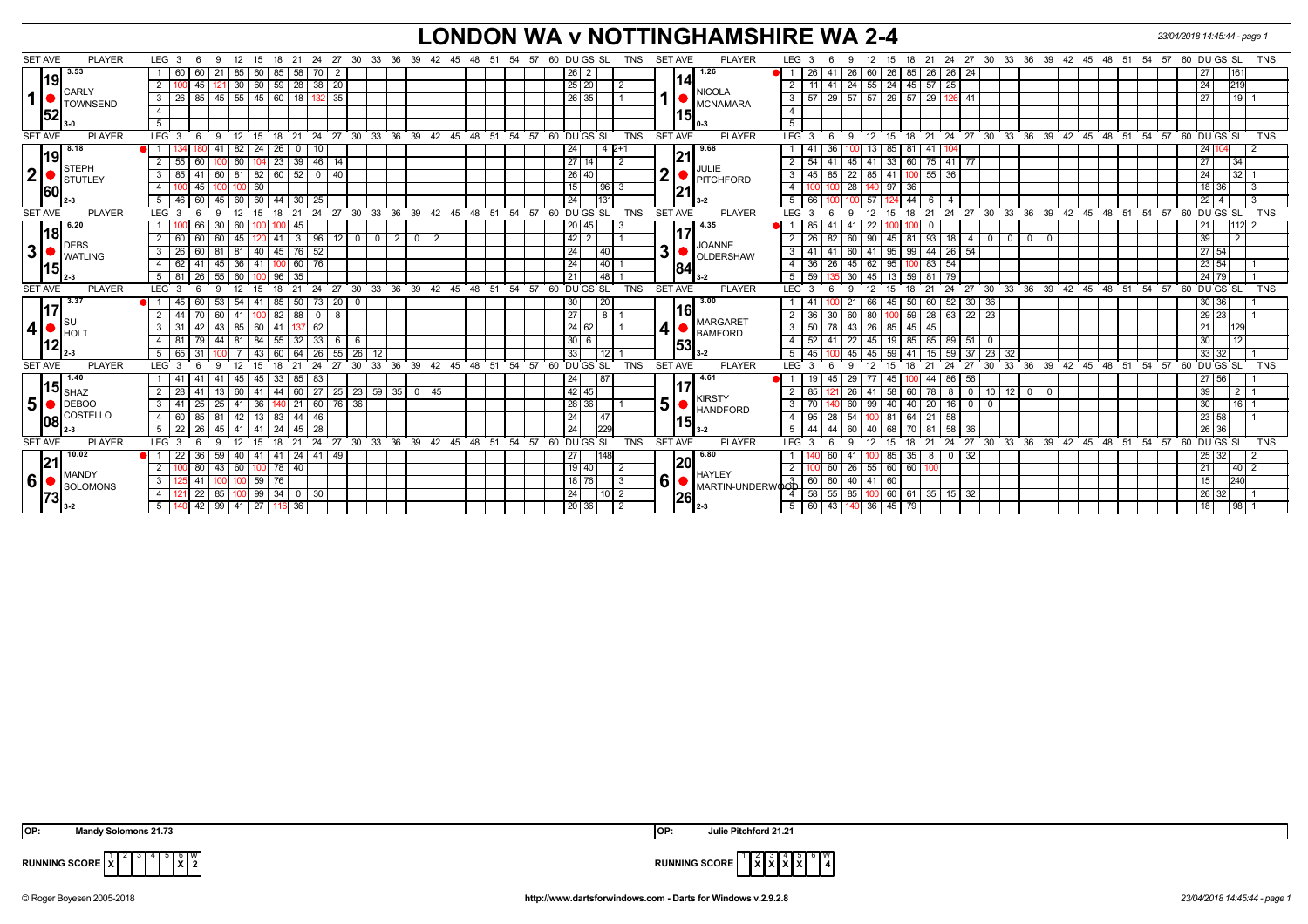### **LONDON WA v NOTTINGHAMSHIRE WA 2-4** *23/04/2018 14:45:49 - page 2*

### **LONDON WA**

### **NOTTINGHAMSHIRE WA**

| <b>PLAYER</b>         | W/L | LWON I | LOST | <b>AVE</b> | <b>TAVE</b> | <b>PTS</b> | <b>DRTS</b> | <b>TON</b> | TON+ | 180 | TONS  | <b>PLAYER</b>             | W/L                    | LWON | LOS'I | <b>AVE</b> | <b>TAVE</b> | <b>PTS</b> | <b>DRTS</b> | <b>TON</b> | <b>TON+</b> | 180 | TONS |
|-----------------------|-----|--------|------|------------|-------------|------------|-------------|------------|------|-----|-------|---------------------------|------------------------|------|-------|------------|-------------|------------|-------------|------------|-------------|-----|------|
| Carly Townsend        |     |        |      |            | 3.53        | 1503       |             |            |      |     |       | l Nicola McNamara         |                        |      |       |            | 1.26        | 104        |             |            |             |     |      |
| <b>Steph Stutley</b>  |     |        |      |            | 8.18        | 2274       | 16          |            |      |     |       | Julie Pitchford           | $\lambda$<br><b>VV</b> |      |       | 21.21      | 9.68        | 2439       | 115         |            |             |     |      |
| <b>Debs Watling</b>   |     |        |      |            | 6.20        | 2377       | 131         |            |      |     |       | Joanne Oldershaw          | $\lambda$              |      |       | 17.84      | 4.35        | 2391       | 134         |            |             |     |      |
| Su Holt               |     |        |      |            | 3.37        | 2465       |             |            |      |     |       | Margaret Bamford          |                        |      |       | 16.53      | 3.00        | 2364       | 143         |            |             |     |      |
| Shaz Deboo Costello   |     |        |      |            | 1.40        | 2142       |             |            |      |     |       | Kirsty Handford           | w                      |      |       |            | 4.61        | 2487       | 145         |            |             |     |      |
| <b>Mandy Solomons</b> |     |        |      | 21.73      | 10.02       | 2347       | 108         |            |      |     |       | I Hayley Martin-Underwood |                        |      |       | 20.26      | 6.80        | 2127       | 105         |            |             |     |      |
| <b>TOTALS</b>         |     |        |      |            | 0.00        | 13108      | 718         | 26         |      |     | $29+$ | <b>TOTALS</b>             | W                      |      |       | 17.93      | 0.00        | 12912      | 720         |            |             |     |      |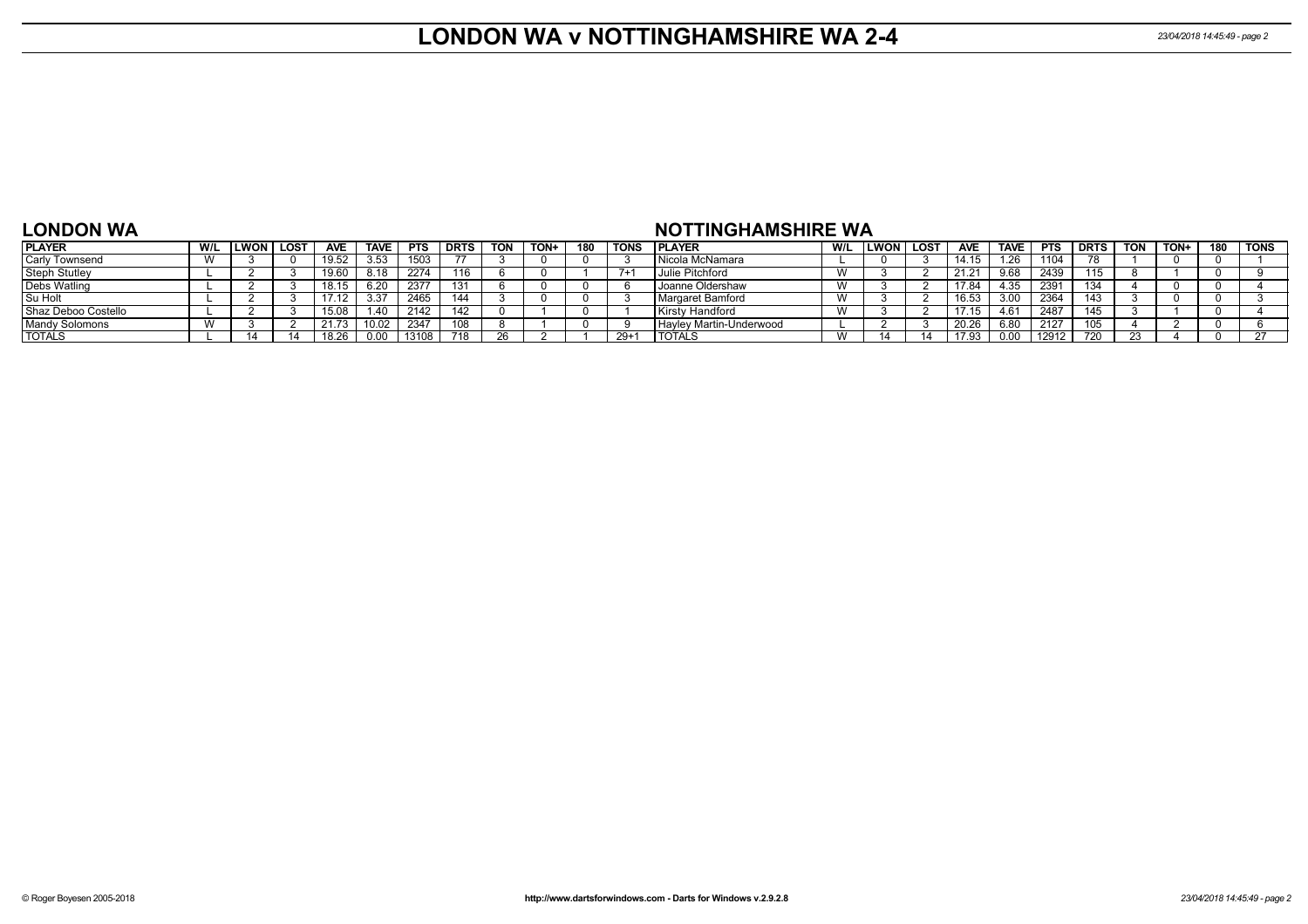# **LONDON MB v NOTTINGHAMSHIRE MB 6-6** *23/04/2018 14:45:15 - page 1*

| <b>SET AVE</b><br><b>PLAYER</b>                        | LEG 3                                                          |                                              | 6 9 12 15 18 21 24 27 30 33 36 39 42 45 48 51 54 57 60 DU GS SL TNS SETAVE |                           | <b>PLAYER</b>                   | $LEG_36$<br>9 12 15 18 21 24 27 30 33 36 39 42 45 48 51 54 57 60 DUGS SL                      |  | TNS                   |
|--------------------------------------------------------|----------------------------------------------------------------|----------------------------------------------|----------------------------------------------------------------------------|---------------------------|---------------------------------|-----------------------------------------------------------------------------------------------|--|-----------------------|
| 6.85                                                   | 1 60<br>60 60 95 49 12                                         |                                              |                                                                            | l 40 l<br>21              | 4.40                            | 60 60 60 60<br>60   60<br>41                                                                  |  |                       |
| 23                                                     | $\overline{2}$<br>60   85   85   55   36   40                  |                                              |                                                                            | 19 40                     | I20l                            | $2 \mid 60 \mid$<br>80<br>81<br>32                                                            |  | 18<br>8               |
| DANNY                                                  |                                                                |                                              |                                                                            |                           | <b>DALE</b>                     |                                                                                               |  |                       |
| $1$ $\bullet$ $\mathsf{BROWN}$                         | $3 \mid 66$                                                    | 100 42 45 140 13 39 16 40                    |                                                                            | 27140<br>l 2              | ROBINSON                        | 3<br>  85   43   100   55   42   84   80   0  <br>$\Omega$                                    |  | 27<br>12 <sub>1</sub> |
| 66                                                     | 4 64 58 180 83 80 36                                           |                                              |                                                                            | 16 36<br>1+1              |                                 | 58   60   46   55   48<br>4 <sup>1</sup>                                                      |  | 15                    |
|                                                        | 5                                                              |                                              |                                                                            |                           |                                 |                                                                                               |  |                       |
| SET AVE<br><b>PLAYER</b>                               |                                                                |                                              | LEG 3 6 9 12 15 18 21 24 27 30 33 36 39 42 45 48 51 54 57 60 DUGS SL       |                           | TNS SET AVE<br><b>PLAYER</b>    | LEG 3 6 9 12 15 18 21 24 27 30 33 36 39 42 45 48 51 54 57 60 DUGS SL                          |  | <b>TNS</b>            |
| $119^{-4.27}$                                          | 1   26   43   59   27   15   100   43   60   64                |                                              |                                                                            | $\boxed{64}$ 1<br>27      | 14.21                           | $\overline{1}$<br>100 45 41 24 98 96 85 0 12                                                  |  |                       |
|                                                        | 2 70 60 125 42 100 48 16                                       |                                              |                                                                            | 21<br>$\vert 40 \vert 2$  | <b>STUART</b>                   | 85   78   60   40   26   100   96   16<br>$\overline{2}$                                      |  | 24 16                 |
| $2$ $\bullet$ STEVE                                    | 3 3 4 45 60 26 81 43 85                                        |                                              |                                                                            | 24<br>12511               | <b>BARROWCLIFFE</b>             | 3   57   40   121   100   41   90   20   32                                                   |  | 23 32                 |
| 1081                                                   | 4                                                              |                                              |                                                                            |                           | 59                              | $\overline{4}$                                                                                |  |                       |
|                                                        | 5 <sup>1</sup>                                                 |                                              |                                                                            |                           |                                 | 5 <sup>1</sup>                                                                                |  |                       |
| SET AVE<br><b>PLAYER</b>                               |                                                                |                                              | LEG 3 6 9 12 15 18 21 24 27 30 33 36 39 42 45 48 51 54 57 60 DUGS SL       | TNS                       | <b>SET AVE</b><br>PLAYER        | LEG 3 6 9 12 15 18 21 24 27 30 33 36 39 42 45 48 51 54 57 60 DUGS SL                          |  | <b>TNS</b>            |
| 11.80                                                  | 1 60 140 100 100 49 32 10                                      |                                              |                                                                            | $ 21 $   10   3           | 13.50                           | 1   60   100   36   45   100   82   58   20                                                   |  | 22 20                 |
| <b>IMATHEW</b>                                         | 2 60 85 100 60 60 96                                           |                                              |                                                                            | 14011<br>18               | <b>ROGER</b>                    | 2   95   55   121   140   40   50                                                             |  | 18 50<br>l 2          |
| $3$ $\bullet$ $\frac{\text{WATE}}{\text{WOOD}}$        | 3   83   45   60   41   100   82   90                          |                                              |                                                                            | 20   90                   | 3<br>$\bigcirc$ DERNIE          | 3   100   43   85   140   45   73   12                                                        |  | 21<br>3   2           |
|                                                        | 4 4 45 100 26 140 100 66 24                                    |                                              |                                                                            | 20 24<br>LЗ               |                                 | 140 60 85 56 100 40<br>$\overline{4}$                                                         |  | 18<br>20 <sub>1</sub> |
|                                                        | $5 \ 60 \ 100$                                                 | $100$ 81 100 50 8 0                          |                                                                            | 24<br>2   3               |                                 | 5<br>30 22 180 100 129<br>35 3 0 2                                                            |  | 26                    |
| SET AVE<br><b>PLAYER</b>                               | $LEG$ 3 6                                                      |                                              | 9 12 15 18 21 24 27 30 33 36 39 42 45 48 51 54 57 60 DUGS SL TNS           |                           | <b>SET AVE</b><br><b>PLAYER</b> | $LEG^{\cdot}$ 3<br>9 12 15 18 21 24 27 30 33 36 39 42 45 48 51 54 57 60 DUGSSL<br>$6^{\circ}$ |  | <b>TNS</b>            |
| 12.40                                                  | 98 41 82 44 45 36 37<br>1 86                                   | 16                                           |                                                                            | 16<br>27                  | 15.60                           | $45 \mid 26 \mid 60 \mid 100 \mid 0 \mid 75 \mid 7 \mid 8$                                    |  | 27                    |
| 19                                                     | $\overline{2}$<br>140   85   26   58   85   71                 |                                              |                                                                            | $136$   1<br>  18         | <b>20</b>                       | 85 66 140 81 30 40<br>2<br>59                                                                 |  | 21 40                 |
| <b>DANNY</b>                                           | 3 42 100 95 38 7 44 51 9 43                                    |                                              |                                                                            | 27<br> 72 1               | <b>TOSH</b><br>4                | $\overline{3}$<br>60 85 60 60 0 68 24                                                         |  | $25$ 4                |
|                                                        | 4                                                              |                                              |                                                                            |                           | <b>BURROWS</b>                  | $\overline{4}$                                                                                |  |                       |
| 15  <br>0-3                                            | 5                                                              |                                              |                                                                            |                           | 59                              | 5                                                                                             |  |                       |
| SET AVE<br><b>PLAYER</b>                               | LEG 3<br>- 6                                                   |                                              | 9 12 15 18 21 24 27 30 33 36 39 42 45 48 51 54 57                          | 60 DU GS SL               | TNS SET AVE<br><b>PLAYER</b>    | $LEG_36$<br>9 12 15 18 21 24 27 30 33 36 39 42 45 48 51 54 57 60 DUGS SL                      |  | TNS                   |
| 17.40                                                  | 1 60 60 100 100 45 41 90 5                                     |                                              |                                                                            | $24 \mid 5 \mid$          |                                 | $  1   22   41   100   80   26   65   136   23$                                               |  | $8 \mid 2$<br>24      |
| 22                                                     | 2 45 81 140 46 135 34 20                                       |                                              |                                                                            | 19   20  <br>I 2          | 121                             | 2 60 85 100 40<br>761<br>100                                                                  |  | 18<br>40 2            |
| RICHARD<br>5 <sub>l</sub><br>$\bigcap_{\mathsf{RYAN}}$ | 3   55   140   28   43   80   46   27   58                     |                                              |                                                                            | $24$   24   1             | <b>WES</b><br>5                 | 3   100   60   45   55   81   45   43   52   20                                               |  | 26 20                 |
|                                                        | 4 60 125 60 60 60 96 20 20                                     |                                              |                                                                            | 23 20                     | DEANE                           | 135 26 100 81 45 23<br>4   28                                                                 |  | 21<br>$63$   2        |
| 1001                                                   | 5 <sub>1</sub>                                                 |                                              |                                                                            |                           |                                 | 5                                                                                             |  |                       |
| <b>SET AVE</b><br><b>PLAYER</b>                        |                                                                |                                              | LEG 3 6 9 12 15 18 21 24 27 30 33 36 39 42 45 48 51 54 57 60 DUGS SL       | TNS                       | <b>SET AVE</b><br><b>PLAYER</b> | LEG 3 6 9 12 15 18 21 24 27 30 33 36 39 42 45 48 51 54 57 60 DUGS SL                          |  | <b>TNS</b>            |
| $\sqrt{8.40}$                                          | $1 \quad 45$                                                   | $95 \mid 85 \mid 100 \mid 56 \mid 0 \mid 20$ |                                                                            | 23 20                     | 5.35                            | 46 34 40 80 96 45 100<br>$\overline{1}$                                                       |  |                       |
| 23                                                     | 2<br>60 100 77                                                 | $\overline{12}$                              |                                                                            | 18<br>$12$ 3              | 122                             | 55 96 60<br>$\overline{2}$<br>$0$ 90                                                          |  | 21 90                 |
| <b>SHANE</b><br><b>6       WILSON</b>                  | $\overline{55}$   45   85   81   98   45   60   16   16<br>3 I |                                              |                                                                            | 25 16                     | LJACK<br>6                      | 17 46 60 56<br>3<br>83   99   20                                                              |  | 24<br>$20$ 1          |
|                                                        | 4 <sup>1</sup><br>100 97 60 100                                | 44                                           |                                                                            | $18$ 44                   | $\bullet$ KERR                  | 39 44 13<br>$\overline{4}$<br>95<br>52                                                        |  | 40                    |
|                                                        | 5                                                              |                                              |                                                                            |                           |                                 |                                                                                               |  |                       |
| <b>SET AVE</b><br><b>PLAYER</b>                        |                                                                |                                              | LEG 3 6 9 12 15 18 21 24 27 30 33 36 39 42 45 48 51 54 57 60 DUGS SL       | TNS SET AVE               | <b>PLAYER</b>                   | LEG 3 6 9 12 15 18 21 24 27 30 33 36 39 42 45 48 51 54 57 60 DUGS SL                          |  | <b>TNS</b>            |
| $\overline{123}^{5.01}$                                | 1 45 121 41 60 45 59                                           |                                              |                                                                            | 18                        | 18.01                           | 1 1   81  <br>140 83 99 35 23 40                                                              |  |                       |
|                                                        | 2 60 85 80 140 60 36 40                                        |                                              |                                                                            | 21   40                   |                                 | 2 45 55 85 82 25 65                                                                           |  | 18 <sup>1</sup>       |
| <b>THOMAS</b><br>$\overline{7}$                        | 3   140   100   81   84                                        |                                              |                                                                            | 12  <br> 96 2             | <b>ANDY</b><br>$\bullet$        | 3   100   100   140   89   72                                                                 |  | 15 72                 |
| <b>TOBIN</b>                                           | 4 45 95 41 40 24 60 85                                         |                                              |                                                                            | 21<br>1111                | <b>KERR</b>                     | 4   80   121   60   100   100   20   20                                                       |  | $19$ 20               |
| 15 <br>$1-3$                                           | 5 <sub>1</sub>                                                 |                                              |                                                                            |                           |                                 | 5                                                                                             |  |                       |
| SET AVE<br><b>PLAYER</b>                               |                                                                |                                              | LEG 3 6 9 12 15 18 21 24 27 30 33 36 39 42 45 48 51 54 57 60 DUGS SL       | TNS                       | <b>PLAYER</b><br><b>SET AVE</b> | 9 12 15 18 21 24 27 30 33 36 39 42 45 48 51 54 57 60 DUGS SL<br>$LEG_3 6$                     |  | <b>TNS</b>            |
| 4.46                                                   | 1 60 125 42 60 60 44 54 36                                     |                                              |                                                                            | 20 1<br>24                | 5.61                            | 1   100   41   100   30   45   60   86   39                                                   |  | 24 39                 |
| 20                                                     | 2 100 41 100 121 40                                            |                                              |                                                                            | 15<br> 99 3               | 25                              | 2 41 85 136 81 98<br>60                                                                       |  | 17 60                 |
| <b>IMATTY</b><br> 8 ●                                  | 3   70   85   59   27   45   42   47                           |                                              |                                                                            | 21<br>126                 | <b>RICHARD</b><br>81            | $\overline{3}$<br>66 81 100 44 125<br>45 40                                                   |  | 19 40                 |
| <b>FINCH</b>                                           |                                                                |                                              |                                                                            |                           | <b>COOPER</b>                   |                                                                                               |  |                       |
| 197                                                    | 5 <sup>5</sup>                                                 |                                              |                                                                            |                           |                                 |                                                                                               |  |                       |
| <b>SET AVE</b><br><b>PLAYER</b>                        | $LEG_3$ 6                                                      |                                              | 9 12 15 18 21 24 27 30 33 36 39 42 45 48 51 54 57 60 DUGS SL               |                           | TNS SET AVE<br><b>PLAYER</b>    | LEG 3<br>9 12 15 18 21 24 27 30 33 36 39 42 45 48 51 54 57 60 DUGS SL<br>6                    |  | TNS                   |
| $\sqrt{8.70}$                                          | 1 60 85 87 85 60 39 75                                         |                                              |                                                                            |                           | 4.65                            | 1   100   60   60   83   11   99   74   14                                                    |  |                       |
| 24                                                     | 2 30 96 125 26 69 60 55 20 0                                   |                                              |                                                                            | 21<br>  10<br>1201        | <b>20</b>                       | 2   70   43   41   100   41   60   30   86   30                                               |  | 22<br>26 30           |
| <b>WILL</b>                                            |                                                                |                                              |                                                                            | 27                        | <b>DAVE</b>                     | $3   60   41   32   45   97   54  $                                                           |  | 18                    |
| 9   ●<br><b>BLACKWELL</b>                              | 3 41 125 60 140 95 40                                          |                                              |                                                                            | $16$ 40<br>$\vert$ 2      | 9<br>LO<br><b>DOWSON</b>        |                                                                                               |  |                       |
| 1031                                                   | 4 100 85 100 140 76                                            |                                              |                                                                            | 15   76  <br>l 3          | 02                              | 4 41 43 41 125                                                                                |  | 12<br>251             |
| $3-2$                                                  | $5$   24   85   60   45   140   45   35   67                   |                                              |                                                                            | 24 67                     |                                 | $140$ 60 60 24 45 52 60 20<br>5 <sup>5</sup>                                                  |  | 24<br>40              |
| <b>SET AVE</b><br>PLAYER                               |                                                                |                                              | LEG 3 6 9 12 15 18 21 24 27 30 33 36 39 42 45 48 51 54 57 60 DUGS SL       | TNS                       | <b>SET AVE</b><br><b>PLAYER</b> | $LEG_36$<br>9 12 15 18 21 24 27 30 33 36 39 42 45 48 51 54 57 60 DUGS                         |  | -SL<br>TNS            |
| 9.16                                                   | 1   125   58   93   100   65   60                              |                                              |                                                                            | 17 60                     | 11.28                           | $\overline{1}$<br>60 45 60 100                                                                |  |                       |
| SEAN                                                   | 2   60   43   140   40   85                                    |                                              |                                                                            | 15 <sup>1</sup><br>1331 1 | <b>TRFV</b>                     | 100 81 80 40<br>$\overline{2}$<br>100                                                         |  | 16 40                 |
| $10$ $\bullet$ $\left  \text{LAHIFF} \right $          | 140 58 59 60 100 52 32<br>3 <sup>1</sup>                       |                                              |                                                                            | 20 32<br>$\vert$ 2        | <b>ELLIS</b>                    | 3 41 45 66 55 125<br>44                                                                       |  | 18<br>125 1           |
| 1051                                                   | 4 4 46 134 58 96 40                                            |                                              |                                                                            | 15<br>127 1               |                                 | 4   95   81   123   140   46   16                                                             |  | 16 16                 |
|                                                        | 5   177   96   94   85   17   32                               |                                              |                                                                            | 16 32                     |                                 | 5   100   140   66   59   78                                                                  |  | 15 <sup>1</sup>       |



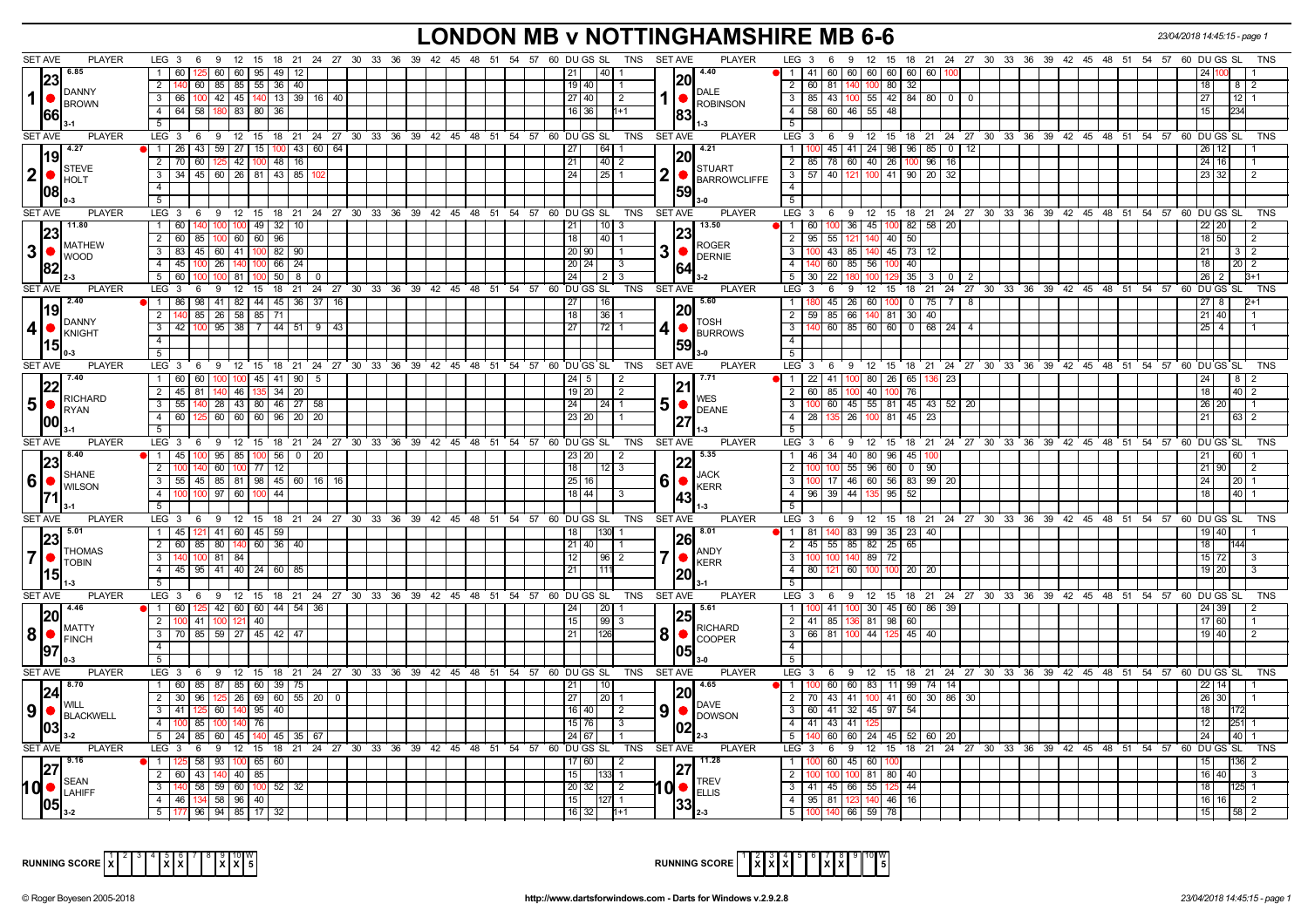# **LONDON MB v NOTTINGHAMSHIRE MB 6-6** *23/04/2018 14:45:29 - page 2*

|    | <b>SET AVE</b>                     | <b>PLAYER</b>   | LEG 3            |    | - 6 |                |    |                 |          |    |                                                 |  |  |  |  |  | 12 15 18 21 24 27 30 33 36 39 42 45 48 51 54 57 60 DUGS SL |    |         |            | TNS        |  | SET AVE        | <b>PLAYER</b>   |            |    | LEG $3$ 6 $9$ |    |           |    |       |            |                 |  |  |  |  | 12 15 18 21 24 27 30 33 36 39 42 45 48 51 54 57 60         |  | DU GS SL |      | <b>TNS</b> |  |
|----|------------------------------------|-----------------|------------------|----|-----|----------------|----|-----------------|----------|----|-------------------------------------------------|--|--|--|--|--|------------------------------------------------------------|----|---------|------------|------------|--|----------------|-----------------|------------|----|---------------|----|-----------|----|-------|------------|-----------------|--|--|--|--|------------------------------------------------------------|--|----------|------|------------|--|
|    | 19                                 | 2.2             |                  |    |     | $\mathcal{L}I$ | υo |                 |          |    |                                                 |  |  |  |  |  |                                                            |    |         |            |            |  |                | 3.75            |            |    |               |    | <b>OU</b> |    | 85    | -40        |                 |  |  |  |  |                                                            |  |          |      |            |  |
|    |                                    | <b>IDEAN</b>    |                  |    |     |                | 60 | 30 I            |          | 60 |                                                 |  |  |  |  |  |                                                            | 24 |         |            |            |  |                | <b>MARK</b>     |            |    |               |    |           | 20 | 22    | -52        | $\overline{60}$ |  |  |  |  |                                                            |  |          |      |            |  |
| 11 |                                    | COUGHLAN        |                  |    |     |                | 60 |                 |          |    |                                                 |  |  |  |  |  |                                                            |    |         |            |            |  |                | <b>I</b> WILSON |            |    | 85            | 65 | 81 60     |    | 90    | -40        |                 |  |  |  |  |                                                            |  |          |      |            |  |
|    | $\left\ 23\right\ _\infty$         |                 |                  |    |     |                |    |                 |          |    |                                                 |  |  |  |  |  |                                                            |    |         |            |            |  |                |                 |            |    |               |    |           |    |       |            |                 |  |  |  |  |                                                            |  |          |      |            |  |
|    |                                    |                 |                  |    |     |                |    |                 |          |    |                                                 |  |  |  |  |  |                                                            |    |         |            |            |  |                |                 |            |    |               |    |           |    |       |            |                 |  |  |  |  |                                                            |  |          |      |            |  |
|    | <b>SET AVE</b>                     | <b>PLAYER</b>   | LEG <sup>3</sup> |    |     |                |    |                 |          |    | 12 15 18 21 24 27 30 33 36 39 42 45 48 51 54 57 |  |  |  |  |  |                                                            |    |         | 60 DUGS SL | <b>TNS</b> |  | <b>SET AVE</b> | <b>PLAYER</b>   | <b>IFG</b> |    | G Q           |    |           |    |       |            |                 |  |  |  |  | 12 15 18 21 24 27 30 33 36 39 42 45 48 51 54 57 60 DUGS SL |  |          |      | <b>TNS</b> |  |
|    | $\sqrt{21}^{3.9}$                  |                 |                  |    |     | 13   98        |    |                 |          |    | 20   42   80   28                               |  |  |  |  |  |                                                            |    | $22$ 28 |            |            |  |                | 8.20            |            | 45 |               |    | 57 99     |    |       | $140$   94 |                 |  |  |  |  |                                                            |  |          | T 20 |            |  |
|    |                                    | <b>IMA</b>      |                  |    |     |                |    | 35 I 41         |          | 85 |                                                 |  |  |  |  |  |                                                            |    |         |            |            |  |                | <b>JASON</b>    |            |    |               |    | $-60$     | 60 | 49    |            |                 |  |  |  |  |                                                            |  |          |      |            |  |
|    | 12                                 | <b>I</b> WINZAR |                  |    |     |                | 52 | 28 <sub>1</sub> |          |    |                                                 |  |  |  |  |  |                                                            |    |         |            |            |  |                | <b>HOLMES</b>   |            |    |               |    | 60        |    |       |            |                 |  |  |  |  |                                                            |  |          |      |            |  |
|    | $^{\textsf{I65}}$ $_{\textsf{I3}}$ |                 |                  | 45 |     |                |    |                 | 80 60 57 |    | .40                                             |  |  |  |  |  |                                                            |    | $22$ 40 |            |            |  | 137            |                 |            |    | 65            | 60 | 60        |    | 43 73 | 20         |                 |  |  |  |  |                                                            |  |          |      |            |  |
|    |                                    |                 |                  |    |     |                |    |                 |          |    |                                                 |  |  |  |  |  |                                                            |    |         |            |            |  |                | ة-11            |            |    |               |    |           |    |       |            |                 |  |  |  |  |                                                            |  |          |      |            |  |

| IOF                                       |                                               |
|-------------------------------------------|-----------------------------------------------|
| $\sqrt{2}$<br><b>IXI6</b><br><b>IXIXI</b> | 1   1   2   VV<br>1xI<br>$\ X\ X\ $<br>∕JURF∶ |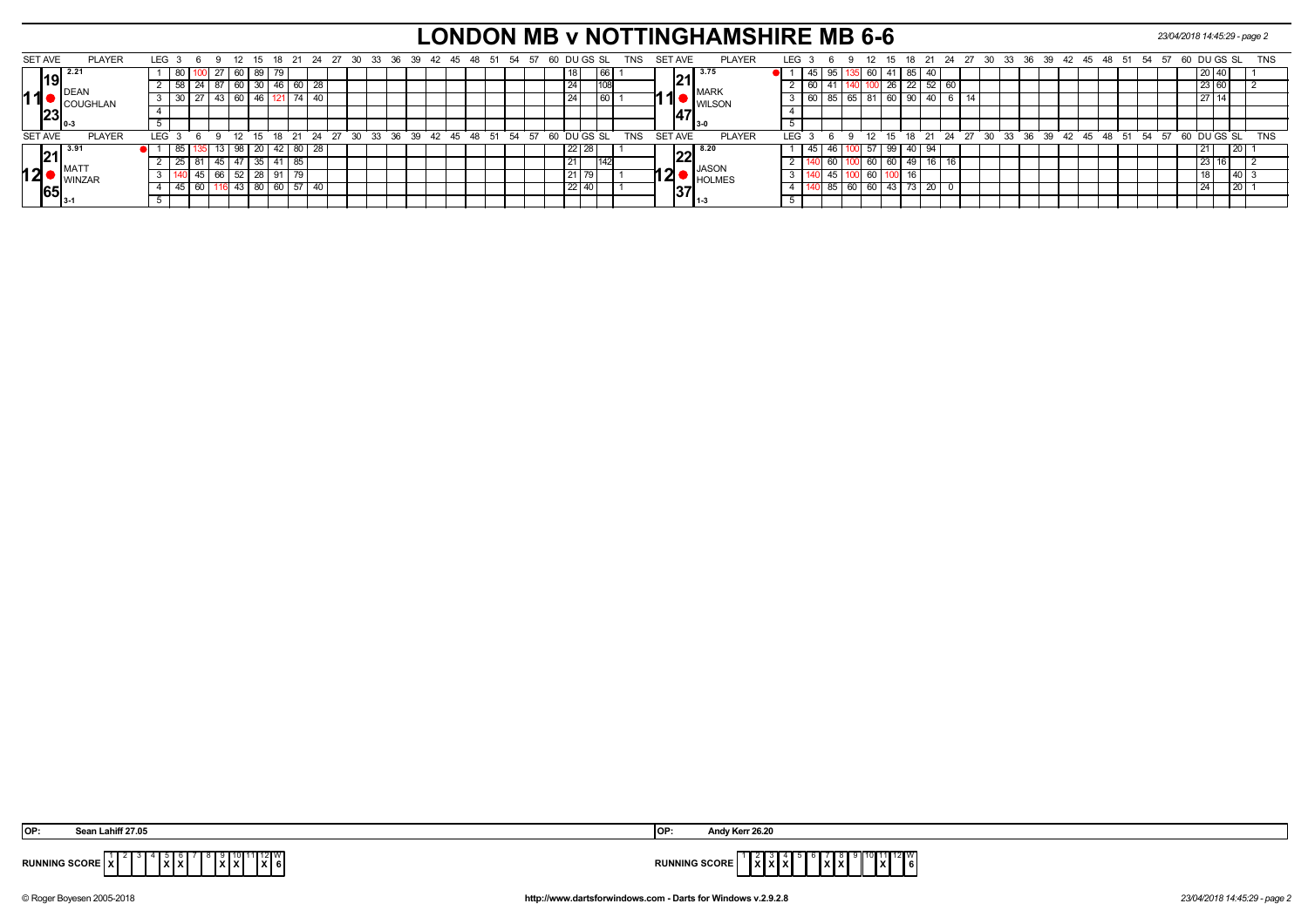### **LONDON MB v NOTTINGHAMSHIRE MB 6-6** *23/04/2018 14:45:32 - page 3*

#### **LONDON MB**

#### **NOTTINGHAMSHIRE MB**

| <b>PLAYER</b>       | W/L | .won I | <b>LOST</b> | <b>AVE</b> | <b>TAVE</b> | <b>PTS</b> | <b>DRTS</b> | <b>TON</b> | TON+ | 180 | <b>TONS</b> | <b>I PLAYER</b>              | W/L | <b>ILWON</b> | LOS <sub>1</sub> | <b>AVE</b> | <b>TAVE</b> | <b>PTS</b> | <b>DRTS</b> | <b>TON</b> | TON+ | 180 | <b>TONS</b> |
|---------------------|-----|--------|-------------|------------|-------------|------------|-------------|------------|------|-----|-------------|------------------------------|-----|--------------|------------------|------------|-------------|------------|-------------|------------|------|-----|-------------|
| Danny Brown         | W   |        |             | 23.66      | 6.85        | 1964       | 83          |            |      |     | $5+$        | Dale Robinson                |     |              |                  | 20.83      | 4.40        | 1750       | 84          |            |      |     |             |
| Steve Holt          |     |        |             | 19.08      | 4.27        | 1374       |             |            |      |     |             | <b>I</b> Stuart Barrowcliffe | W   |              |                  | 20.59      | 4.21        | 1503       | 73          |            |      |     |             |
| Mathew Wood         |     |        |             | 23.82      | 1.80        | 2453       | 103         |            |      |     |             | Roger Dernie                 | W   |              |                  | 23.64      | 13.50       | 2482       | 105         |            |      |     | $11+1$      |
| Danny Knight        |     |        |             | 19.15      | 2.40        | 1379       |             |            |      |     |             | <b>Tosh Burrows</b>          | W   |              |                  | 20.59      | 5.60        | 1503       | 73          |            |      |     | $4 + 1$     |
| <b>Richard Ryan</b> | W   |        |             | 22.00      | 7.40        | 1980       |             |            |      |     |             | Wes Deane                    |     |              |                  | 21.27      | 7.71        | 1893       | 89          |            |      |     |             |
| Shane Wilson        | W   |        |             | 23.7       | 8.40        | 1992       | 84.         |            |      |     |             | Jack Kerr                    |     |              |                  | 22.43      | 5.35        | 1884       | 84          |            |      |     |             |
| Thomas Tobin        |     |        |             | 23.15      | 5.01        | 1667       |             |            |      |     |             | Andy Kerr                    | W   |              |                  | 26.20      | 8.01        | 1860       | 74          |            |      |     |             |
| <b>Matty Finch</b>  |     |        |             | 20.97      | 4.46        | 1258       | 60          |            |      |     |             | <b>Richard Cooper</b>        | W   |              |                  | 25.05      | 5.61        | 1503       | 60          |            |      |     |             |
| Will Blackwell      | W   |        |             | 24.03      | 8.70        | 2475       | 103         |            |      |     |             | Dave Dowson                  |     |              |                  | 20.02      | 4.65        | 2042       | 102         |            |      |     |             |
| Sean Lahiff         | W   |        |             | 27.05      | 9.16        | 2245       | 83          |            |      |     | $7+$        | <b>Trev Ellis</b>            |     |              |                  | 27.33      | 11.28       | 2186       | 80          |            |      |     | 10          |
| Dean Coughlan       |     |        |             | 19.23      | 2.21        | 1269       | 66          |            |      |     |             | Mark Wilson                  | W   |              |                  | 21.47      | 3.75        | 1503       | 70          |            |      |     |             |
| <b>Matt Winzar</b>  | W   |        |             | 21.65      | 3.91        | 1862       | 86          |            |      |     |             | <b>JASON HOLMES</b>          |     |              |                  | 22.37      | 8.20        | 1924       | 86          |            |      |     |             |
| <b>TOTALS</b>       |     |        |             | 22.50      |             | 21918      | 974         | 45         |      |     | 63+2        | <b>TOTALS</b>                |     |              |                  | 22.55      | 0.00        | 22033      | 977         | .54        | 15   |     | $71+2$      |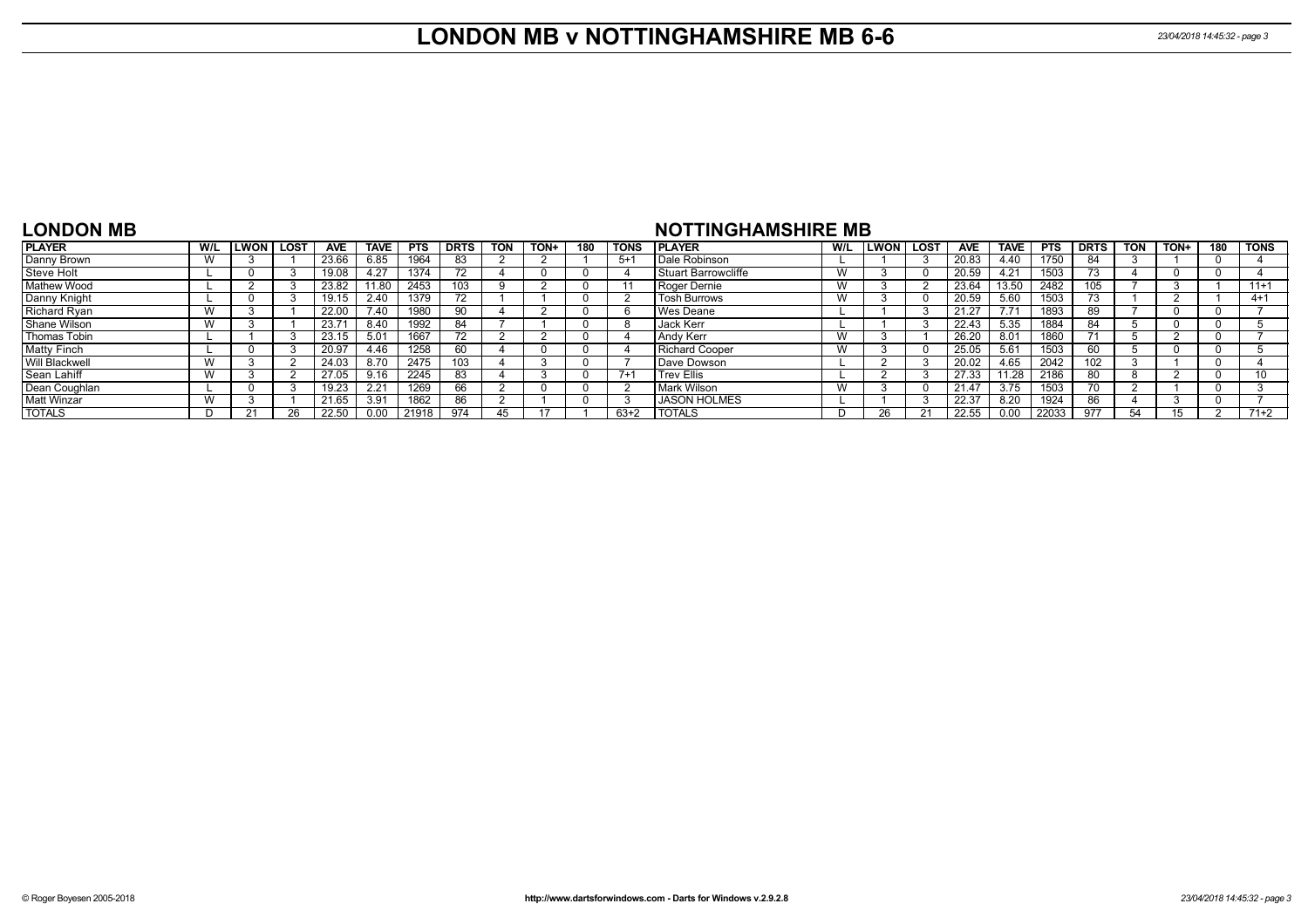# **LONDON WB v NOTTINGHAMSHIRE WB 2-4** *23/04/2018 14:45:02 - page 1*

| <b>SET AVE</b>                            | <b>PLAYER</b> | LEG <sub>3</sub>    | - 6<br>-9                        | 12<br>15                  | 18                | - 21<br>24          | 27            |                              |                            |     |             |  |       | 30 33 36 39 42 45 48 51 54 57 60 DU GS SL               | TNS                | <b>SET AVE</b> | <b>PLAYER</b>                         | LEG 3                         | 9                        | 12<br>15                 | 18       | 21 24                            |                |                                     |                |    |                       |               |               |    | 27 30 33 36 39 42 45 48 51 54 57 60 DUGS SL             |                             |             | <b>TNS</b> |
|-------------------------------------------|---------------|---------------------|----------------------------------|---------------------------|-------------------|---------------------|---------------|------------------------------|----------------------------|-----|-------------|--|-------|---------------------------------------------------------|--------------------|----------------|---------------------------------------|-------------------------------|--------------------------|--------------------------|----------|----------------------------------|----------------|-------------------------------------|----------------|----|-----------------------|---------------|---------------|----|---------------------------------------------------------|-----------------------------|-------------|------------|
| 4.00                                      |               | -24                 | 60                               | 60<br>41                  | 55                | 60<br>60            | 41 20         | 20                           |                            |     |             |  |       | 33 20                                                   |                    |                | 4.60                                  | 45                            | 60<br>24                 | 41                       |          | 35<br>54                         | 22             | 100 71                              |                |    |                       |               |               |    |                                                         | 33                          | 14          |            |
| 15                                        |               | $2 \mid 45$         |                                  | 41<br>45                  | $22 \mid 95$      | 28                  | 60 40         |                              |                            |     |             |  |       | 30                                                      | 58                 |                | 15                                    |                               | 95                       | 43<br>85                 | 82       | 19<br>40                         | $\overline{4}$ | -4                                  |                |    |                       |               |               |    |                                                         | $29 \mid 4$                 |             |            |
| <b>JOANNE</b><br>1 <sup>1</sup>           |               | $3 \mid 45$         | 26<br>60                         | 60<br>85                  |                   | $26$ 41 60          | 58 30         |                              |                            |     |             |  |       | 30                                                      | 10                 |                | <b>GINA</b>                           | $\mathbf{3}$<br>85            | 45                       | 26<br>26                 |          | 44<br>38                         | 20             | $0 \mid 40$                         |                |    |                       |               |               |    |                                                         | 33   40                     |             |            |
| DEAMER                                    |               | 4                   | 45                               | l 41                      |                   | 20<br>38            | - 8           | $\sqrt{0}$<br>$\overline{4}$ | $\overline{4}$             |     |             |  |       | 35<br>4                                                 | $\vert$ 3          |                | <b>GUEST</b>                          | $\overline{4}$<br>60          | 25                       | 57<br>$23 \mid 33$       |          | 30   57   23                     |                | $59 \mid 20$                        |                |    |                       |               |               |    |                                                         | 33 <sup>1</sup>             | 20          |            |
| 82                                        |               | 5 60                | 55<br>28                         | $\overline{28}$           | 81                | 34<br>$\sqrt{83}$   |               |                              |                            |     |             |  |       | 24                                                      | 32                 |                | 94                                    | 5<br>85                       | 26<br>-41<br>5           | 72                       |          | $90$   20<br>39                  |                |                                     |                |    |                       |               |               |    |                                                         | 27 20                       |             |            |
| <b>SET AVE</b>                            | <b>PLAYER</b> | LEG <sup>3</sup>    | $\mathbf{q}$                     | 12<br>15                  | 18                | $^{\circ}$ 24<br>21 | $^{\circ}$ 27 | 30 <sup>°</sup>              | 33 36 39 42 45 48 51 54 57 |     |             |  |       | 60 DU GS SL                                             | <b>TNS</b>         | <b>SET AVE</b> | <b>PLAYER</b>                         | LEG <sub>3</sub>              | $\mathbf{Q}$             | 12<br>15                 | 21<br>18 | $^{\circ}$ 24                    |                |                                     |                |    |                       |               |               |    | 27 30 33 36 39 42 45 48 51 54 57 60 DUGS SL             |                             |             | <b>TNS</b> |
| 5.21                                      |               |                     | 45<br>26                         |                           |                   | 29                  | $41$ 88       | 40                           |                            |     |             |  |       | 33<br>40                                                |                    |                | 2.30                                  |                               |                          | 45 I<br>60               | 30       | 57                               | $59$ 17        | 57                                  |                |    |                       |               |               |    |                                                         | 30 <sup>1</sup>             | 64          |            |
| 16                                        |               | $2 \mid 35$         | 29<br>41                         | 29<br>l 79                | $79 \mid 57$      | 41                  |               |                              |                            |     |             |  |       | 24                                                      | 111                |                | <b>16</b>                             | 26                            | 60 l<br>11               | 45<br>45 <sup>1</sup>    |          | 105 85 56 68                     |                |                                     |                |    |                       |               |               |    |                                                         | 27 68                       |             |            |
| LYNNE<br>2 <sub>1</sub><br><b>BIONDIN</b> |               | $3 \overline{43}$   | 70                               | 41<br>45                  |                   | 60 42 28 40 32      |               |                              |                            |     |             |  |       | 30<br>32                                                |                    | 2              | <b>KAYLEA</b><br>$\blacksquare$ RILEY | $\mathbf{3}$<br>60            | $11$ 81                  | 41 I<br>125 <sub>1</sub> | 85       | 77<br>- 5 I                      | $\mathbf 0$    |                                     |                |    |                       |               |               |    |                                                         | 27                          | 16          |            |
| 26                                        |               | $4 \overline{30}$   | 26<br>47 95                      | 41                        | 13                | 27<br>l 140         | 62            |                              |                            |     |             |  |       | 27                                                      | $\vert 20 \vert$ 1 |                | 56                                    | 26<br>$\overline{4}$          | 60 81                    | 95 26 55 35 49 34 40     |          |                                  |                |                                     |                |    |                       |               |               |    |                                                         | 30 40                       |             |            |
|                                           |               | $5 \mid 25$         | 38<br>$25 \mid 57 \mid$          | 79                        | $57$ 57           | 1481                | - 9           | 6<br>$\Omega$                |                            |     |             |  |       | 32<br>6                                                 |                    |                | 2-3                                   | 5                             | 45 36                    | 26 60 60 81 47 36        |          |                                  |                | $\overline{\mathbf{0}}$             |                |    |                       |               |               |    |                                                         | 30 <sup>1</sup>             | 40          |            |
| <b>SET AVE</b>                            | <b>PLAYER</b> | LEG <sub>3</sub>    | 9                                | 15                        | 18                | 24<br>21            | 27            | 30 <sup>°</sup>              | 33 36 39 42 45 48 51 54 57 |     |             |  |       | 60 DU GS SL                                             | <b>TNS</b>         | <b>SET AVE</b> | <b>PLAYER</b>                         | $LEG$ 3                       |                          | 12<br>15                 | 21<br>18 | 24                               |                |                                     |                |    |                       |               |               |    | 27 30 33 36 39 42 45 48 51 54 57 60 DUGS SL             |                             |             | <b>TNS</b> |
| 1.00                                      |               | 1 50                | 60                               | $41 \mid 45 \mid$<br>60   | $41 \mid 22 \mid$ | 60                  | 43 28         |                              |                            |     |             |  |       | 30                                                      | 51                 |                | 4.62                                  | 85                            | -30 I<br>45              | -26                      |          | $59 \mid 54 \mid 0$              |                | $\cdot$ 0 $\cdot$<br>$\overline{2}$ |                |    |                       |               |               |    |                                                         | $31 \mid 2$                 |             |            |
| 15 <br><b>LISA</b>                        |               | 00 81<br>2 I        | $45 \mid 36 \mid$                |                           | $141$ 63 $25$     |                     |               |                              |                            |     |             |  |       | 21                                                      | 110                |                | <b>HELEN</b>                          | 60<br>$\overline{2}$          | $95 \ 60 \ 140$          | $83$ 31                  |          | 32                               |                |                                     |                |    |                       |               |               |    |                                                         | 20 32                       |             |            |
| 3 <br>DUNFORD                             |               | $3 \mid 81$         | 45   21   40   60   18   60   24 |                           |                   |                     |               | 25 <br>38                    |                            |     |             |  |       | 33                                                      | 82                 | 3              | <b>HARVEY</b>                         | $\mathbf{3}$<br>61            | 30 85 41 45 85 122 16 12 |                          |          |                                  |                | $\vert 2 \vert$<br>$\circ$ 1        | $\overline{2}$ |    |                       |               |               |    |                                                         | $34 \mid 2$                 |             |            |
| 100                                       |               | $\overline{4}$      |                                  |                           |                   |                     |               |                              |                            |     |             |  |       |                                                         |                    |                | 68                                    | $\overline{4}$                |                          |                          |          |                                  |                |                                     |                |    |                       |               |               |    |                                                         |                             |             |            |
|                                           |               | 5                   |                                  |                           |                   |                     |               |                              |                            |     |             |  |       |                                                         |                    |                |                                       | 5                             |                          |                          |          |                                  |                |                                     |                |    |                       |               |               |    |                                                         |                             |             |            |
| <b>SET AVE</b>                            | <b>PLAYER</b> | LEG <sub>3</sub>    | $9 \t12$<br>6                    |                           |                   |                     |               |                              |                            |     |             |  |       | 15 18 21 24 27 30 33 36 39 42 45 48 51 54 57 60 DUGS SL | <b>TNS</b>         | <b>SET AVE</b> | <b>PLAYER</b>                         | LEG <sup>3</sup>              | 12<br>9<br>- 6           |                          |          |                                  |                |                                     |                |    |                       |               |               |    | 15 18 21 24 27 30 33 36 39 42 45 48 51 54 57 60 DUGS SL |                             |             | <b>TNS</b> |
| 12.00<br> 15                              |               | 27                  | 36<br>60 l                       | 28<br>68                  | 81 30             |                     |               |                              |                            |     |             |  |       | 21                                                      | 171                |                | 6.20<br> 16                           | -85 I                         | 81<br>180                | 66<br>64 I               | 21<br>-4 |                                  |                |                                     |                |    |                       |               |               |    |                                                         |                             |             |            |
| JANE                                      |               | $\overline{2}$      | 60<br>26                         | 28<br>$\sqrt{26}$         | $26 \mid 60$      | 83                  | 28 48         | 16                           |                            |     |             |  |       | 32<br>16                                                |                    |                | <b>WENDY</b>                          | 2<br>9                        | 27 <sup>1</sup><br>40    |                          |          | 41   28   45   40   32   88   43 |                |                                     |                |    |                       |               |               |    |                                                         | 33                          | $8 \mid 1$  |            |
| $\vert$ 4<br><b>BIGGS</b>                 |               | $3 \overline{41}$   | 66<br>$5 \mid 43 \mid$           | $\overline{22}$           | $\boxed{28}$ 76   | 43                  | 19 100        | 58                           |                            |     |             |  |       | 33 58                                                   |                    | 4              | $\bullet$ CHICK                       | 3<br>43                       | $60$   28                |                          |          | 36 26 95 26 18 49                |                |                                     |                |    |                       |               |               |    |                                                         | 30 <sup>1</sup>             | $20$   1    |            |
| 67                                        |               | 4 8 8 3             | 33<br>$5 \mid 45$                | 60                        | 85   66           |                     | 78 26 10      | 10                           |                            |     |             |  |       | 31<br>10                                                |                    |                | 172                                   | $\overline{4}$                | 85 40                    | $5 \mid 55$<br>140       |          | $0 56 0$                         |                | 0 1 0                               |                |    |                       |               |               |    |                                                         | 33                          | $20$   2    |            |
|                                           |               | 5                   |                                  |                           |                   |                     |               |                              |                            |     |             |  |       |                                                         |                    |                | l 1-3                                 | 5                             |                          |                          |          |                                  |                |                                     |                |    |                       |               |               |    |                                                         |                             |             |            |
| <b>SET AVE</b>                            | <b>PLAYER</b> | LEG <sub>3</sub>    | 9<br>-6                          | 12<br>15                  | 18                | 21<br>24            | 27 30         |                              | 33 36 39                   |     |             |  |       | 42 45 48 51 54 57 60 DUGS SL                            | <b>TNS</b>         | <b>SET AVE</b> | <b>PLAYER</b>                         | LEG <sup>3</sup>              | -9                       | 12<br>15                 | 18       |                                  |                |                                     |                |    |                       |               |               |    | 21 24 27 30 33 36 39 42 45 48 51 54 57 60 DUGS SL       |                             |             | <b>TNS</b> |
| 13.80<br> 16                              |               |                     | 26                               | 60<br>30                  | 19   60           |                     |               |                              |                            |     |             |  |       | 21                                                      |                    |                | 4.00<br>20                            |                               | 59                       | 45<br>41                 | 85       | 80 87                            |                |                                     |                |    |                       |               |               |    |                                                         | 24 87                       |             |            |
| DEE                                       |               | $2 \mid 45$         | 36<br>32   92                    | 66                        | $25 \mid 27$      |                     |               |                              |                            |     |             |  |       | 21                                                      |                    |                | <b>KIRSTY</b>                         |                               | 84<br>39 <sup>1</sup>    | $-44$                    | $100$ 95 | 39                               |                |                                     |                |    |                       |               |               |    |                                                         | 20 39                       |             |            |
| 5 <sup>1</sup><br><b>BELCHER</b>          |               | $\overline{3}$      | 29                               | $\overline{80}$<br>l 41 l | $51$ 40           | $\overline{20}$     |               |                              |                            |     |             |  |       | 22<br>20                                                | $\overline{2}$     | 5 <sup>1</sup> | <b>HANDFORD</b>                       | $\overline{\mathbf{3}}$<br>60 | 45<br>41                 | 25                       |          | $100$ 85 90 23                   |                |                                     |                |    |                       |               |               |    |                                                         | 24                          | $32 \mid 1$ |            |
| 108                                       |               | $4 \overline{22}$   | 25<br>$81 \overline{)43}$        | 140                       | $47$   42         |                     | 69 0 14       | 18                           |                            |     |             |  |       | 33<br>18                                                |                    |                | 13                                    | $\overline{4}$<br>45          | 25<br>41                 | $26$ 61<br>$-45$         |          | $145$ 43 40                      |                | 52                                  |                |    |                       |               |               |    |                                                         | 30                          | 78          |            |
|                                           |               | $5 \ 24$            | $\overline{25}$<br>26            | $\overline{60}$<br>41     | 27                |                     |               |                              |                            |     |             |  | 54 57 | 18                                                      | 298                |                |                                       | 5                             | $27$ 81                  | $55 \mid 83$<br>99       |          | 56                               |                |                                     |                |    |                       |               |               |    |                                                         | $21 \overline{\smash{)}56}$ |             |            |
|                                           |               |                     |                                  |                           |                   |                     |               |                              |                            |     |             |  |       | 60 DUGS SL                                              | <b>TNS</b>         | <b>SET AVE</b> | <b>PLAYER</b>                         | LEG <sub>3</sub>              | -9                       | 12<br>15                 | 18       | $^{\circ}$ 24<br>21              | 27             | $\frac{1}{33}$<br>30                | 36             | 39 | 42 <sup>1</sup><br>45 | $^{\circ}$ 48 | $51 \quad 54$ | 57 | 60                                                      | DU GS SL                    |             | <b>TNS</b> |
| <b>SET AVE</b>                            | <b>PLAYER</b> | LEG <sup>3</sup>    | $\mathbf{q}$                     | 15                        | 18                | 24<br>$^{\circ}$ 21 | 27            | $30^{\circ}$<br>33           | 36                         | 39  | 42 45 48 51 |  |       |                                                         |                    |                |                                       |                               |                          |                          |          |                                  |                |                                     |                |    |                       |               |               |    |                                                         |                             |             |            |
| 13.20                                     |               |                     | 43<br>22                         | 60<br>l 41                | 24                | $\overline{60}$     | 26 60 80      |                              | $19$ 9                     | I 0 |             |  |       | 39                                                      | 16                 |                | 1.00                                  | -41                           | 39                       | 60<br>45                 | 53       | 45                               |                | 30 60 88 0 0                        |                |    |                       |               |               |    |                                                         | 39 16                       |             |            |
| 15 <br><b>I</b> SUE                       |               | <sup>2</sup>        | 81                               | $28$   15                 | $141$ 58 30       |                     |               |                              |                            |     |             |  |       | 21                                                      | 148                |                | <b>KAREN</b>                          | $\overline{2}$<br>94          | 40<br>26 I               |                          |          | 85 44 71 41                      |                |                                     |                |    |                       |               |               |    |                                                         | 23   41                     |             |            |
| 6 <br>CONDON                              |               | $3 \mid 40$         | 100 26 120 41 60 42 32           |                           |                   |                     |               |                              |                            |     |             |  |       | 24                                                      | 40 2               | 6              | $\blacksquare$ STATON                 | 3                             | 62 60 36 85 60 60 90 48  |                          |          |                                  |                |                                     |                |    |                       |               |               |    |                                                         | 23 48                       |             |            |
| 46                                        |               | $\overline{4}$<br>5 |                                  |                           |                   |                     |               |                              |                            |     |             |  |       |                                                         |                    |                | 68                                    | $\overline{4}$<br>5           |                          |                          |          |                                  |                |                                     |                |    |                       |               |               |    |                                                         |                             |             |            |

 **OP: Lynne Biondini 16.26 OP: Kirsty Handford 20.13**

3

5



**X X** 6 **X** W **4**